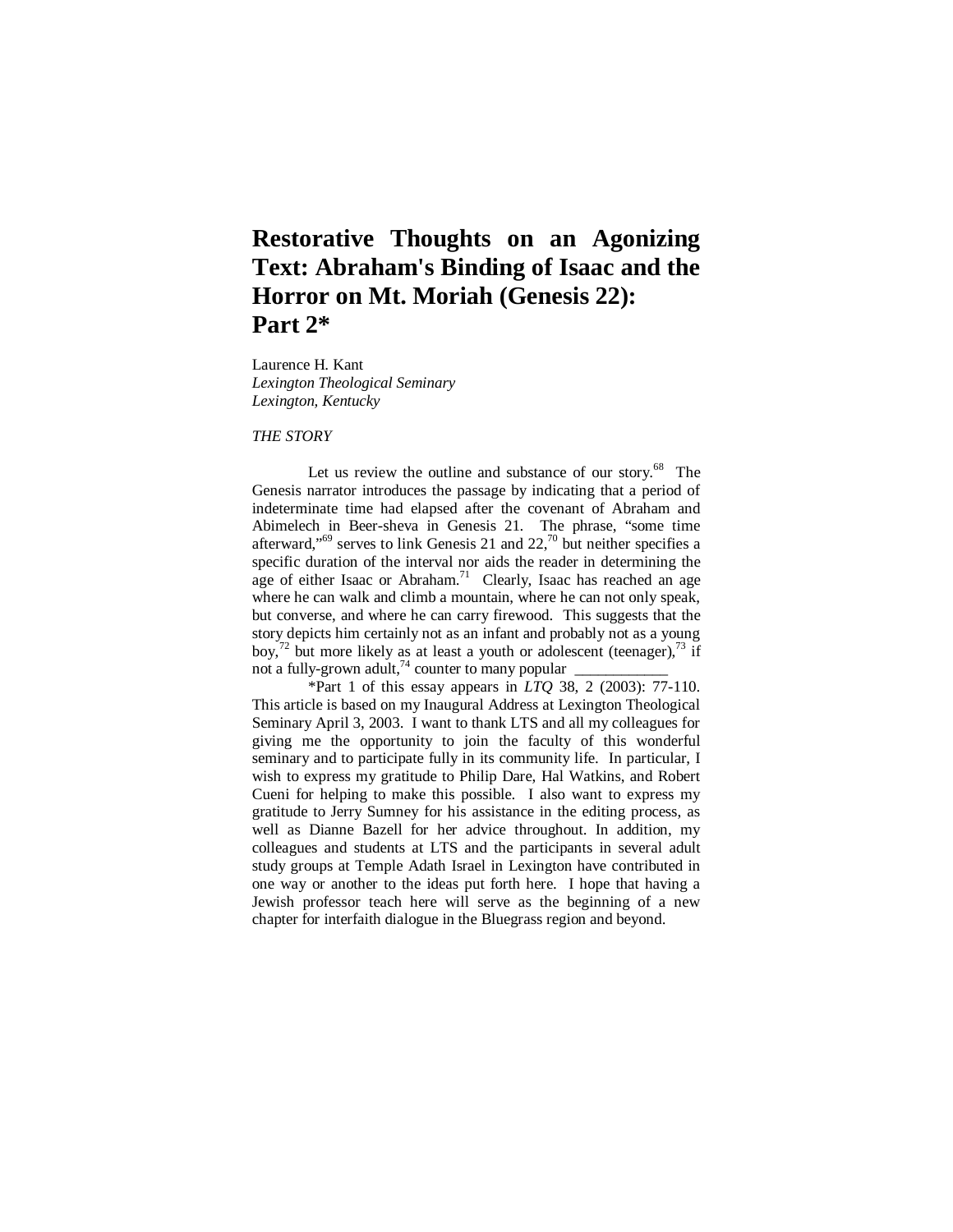artistic renderings. Isaac has the capacity to exercise some limited judgment if a youth and retains his full critical faculties if an adult.<sup>75</sup>

The text then refers to God testing (hsn: = *nasah*) Abraham (v.  $1$ .<sup>76</sup> In doing this, the author for the first time in the Torah explicitly places a person in the position of having to prove oneself. God expects Abraham to pass through an ordeal in which he will walk the right path.<sup>77</sup> Naturally, the reader knows the result, though Abraham operates without this foreknowledge, as the events of a terrifying mystery unfold.<sup>78</sup> God addresses Abraham once by name,<sup>79</sup> and Abraham (like Jacob, Moses, and Samuel) responds as the open vessel through whom God works, "Here I am" (yillfil = *hinneni*).<sup>80</sup>

Apparently at night, $81$  Abraham receives a dream, vision, and/or auditory revelation in which God commands him to take his beloved and favorite, son, Isaac, on a journey to Moriah where Abraham is (as he understands it) to sacrifice Isaac as a burnt offering on one of the mountain heights (v. 2). As some have noted, $82$  the Hebrew does not simply say "take" ( $|q| = q \times h$ ), but adds the participle an:  $(a \cap a')$  to the imperative form  $(a \cap A) \cap a' = q \in A$ . which we can translate in more than one way: "Take"; "Please take"; "Take, I pray"; "Would you take"; "I ask you to take"; "I urge you to take"; etc. Following rabbinic authority in his commentary on the passage,  $83$  Rashi explains that *na*' does not indicate a command, but a "request" ( $\hbar\sqrt{B}$ " = baqqashah).<sup>84</sup> As a result, the trial that Abraham undergoes involves real choices; his ordeal is genuine, based in "reality" (**vM;m'** = mammash), and is not a divine setup.<sup>85</sup> Theoretically, he could have declined the offer, though he ultimately chose to undertake the challenge.

The literary structure of God's request consists of a dramatic buildup that culminates in the climactic mention of the name, "Isaac": 1) "Take"; 2) "your son"; 3) "your only one" (or "your favored one"); 4) "Isaac whom you love." By postponing reference to the name of Isaac, the text makes the reader wait in suspense before referring to him, thus allowing for the startling revelation that discloses Isaac as one of the main protagonists of the episode. And God's words specify that the beloved and favored son is not Abraham's eldest, Ishmael, but his youngest, Isaac. If we translate *odif* in the *('et-y*<sup>e</sup>khid<sup>e</sup>kha) as "your only one," we not only further lower the value of Ishmael, but virtually nullify him out of existence. Right from the outset, the reader knows that there exists a hierarchy of value within Abraham's family.<sup>86</sup>

It is also noteworthy that the word, "love" (bhat *'ahav*), occurs here for the first time in the Torah, describing Abraham's love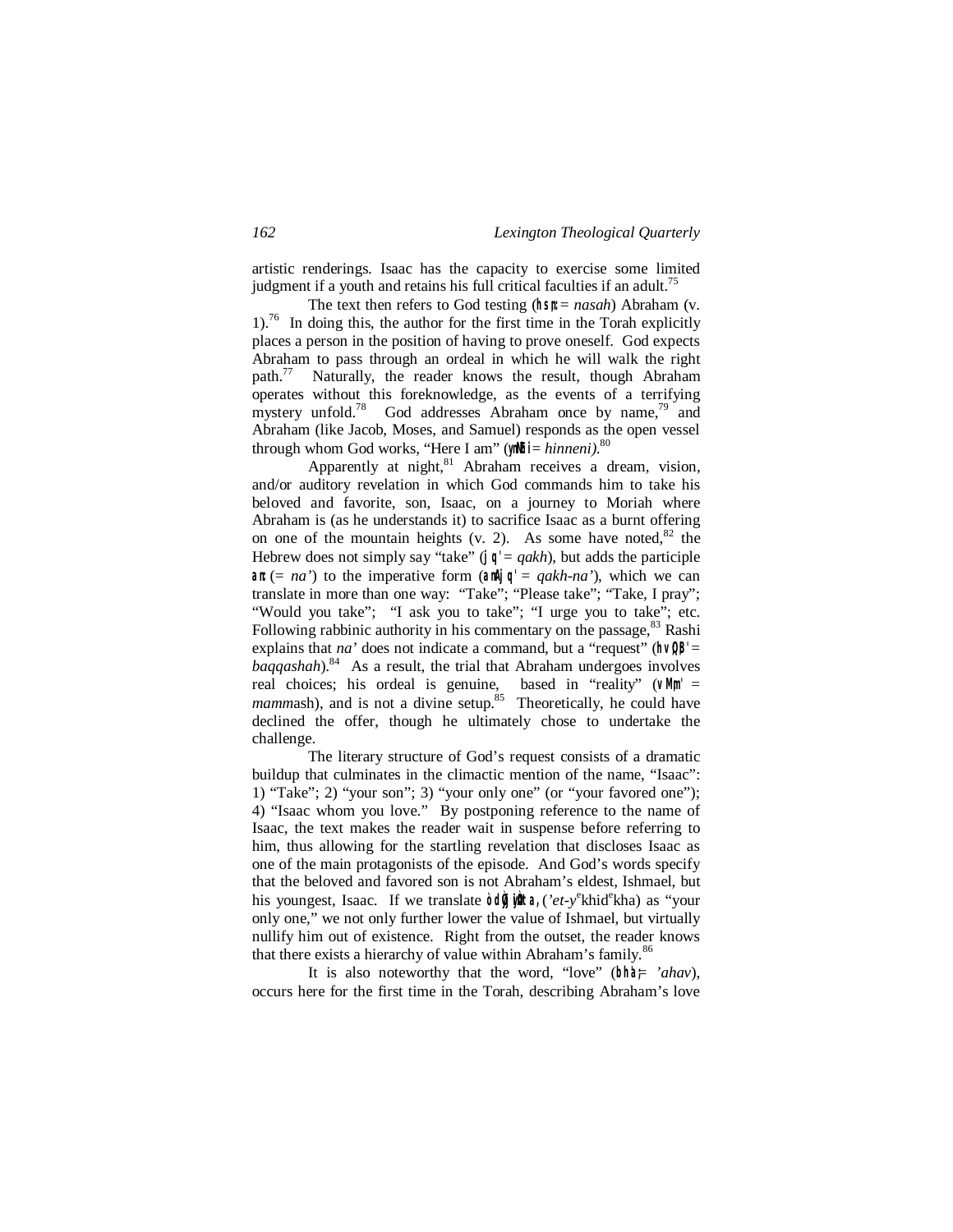#### *Restorative Thoughts 163*

for his son right before God ostensibly asks Abraham to sacrifice and kill him. The connection between love and possible violence therefore has its roots in the earliest sections of the biblical narrative. One further irony is salient: the object of violence is not the son with lower status (Ishmael), but the one having greatest familial prestige (Isaac).

Significantly, God does not give specific and detailed instructions. He does not explain how Abraham might identify the mountain, what sorts of preparation Abraham should make, the time of day for the sacrifice and other particulars concerning the sacrificial procedure, or the reasons for it. The narrator leaves the reader wondering how Abraham could embark on such a task given his lack of information. Perhaps we are to assume that the text omits some items or, more likely, that God expected Abraham to interpret the vision and fill in the details. As Sigmund Freud long ago observed, reconstruction of the specific elements of a dream involves a complex process of recall and interpretation.<sup>87</sup> From the very outset, God expects Abraham to use his intellect and wits to understand God's instructions, to interpret them correctly, and to carry them out accordingly.

The next morning Abraham arises, harnesses his ass, splits the wood for the burnt offering of Isaac, and takes two young male servants and Isaac with him on his journey to Moriah  $(v. 3)$ .<sup>88</sup> In no way, does Abraham question God's request, nor does he doubt his own interpretation of God's language, nor does he relate the experience to any other associates or family, especially his wife, Sarah, or Isaac. Given that God's words came more in the form of a request than a command, and given the horrifying nature of the request, this is a rather surprising response (though similar to his behavior in Genesis 12) and might naturally lead a reader to question Abraham's motivations here.

While Abraham appears to have displayed no hesitation in his response to God, the language of the text suggests that God's frightening request had left Abraham overwhelmed, staggering, and confused. In a strange reversal of the expected order of preparations, Abraham split the wood only after harnessing the ass and summoning Isaac and his servants. Naturally, we would expect Abraham to have split the wood first. Here Genesis 22 suggests that Abraham felt the numbing pain of a parent facing the news of the impending death of a child.

On the third day of his journey, a time that must have engulfed Abraham with agony and grief, $89$  he finally saw Moriah at a distance (v.  $4$ ),<sup>90</sup> though the text does not explain how he identified the mountain.<sup>91</sup> In a section filled with the language of vision,  $92$  the word for "seeing"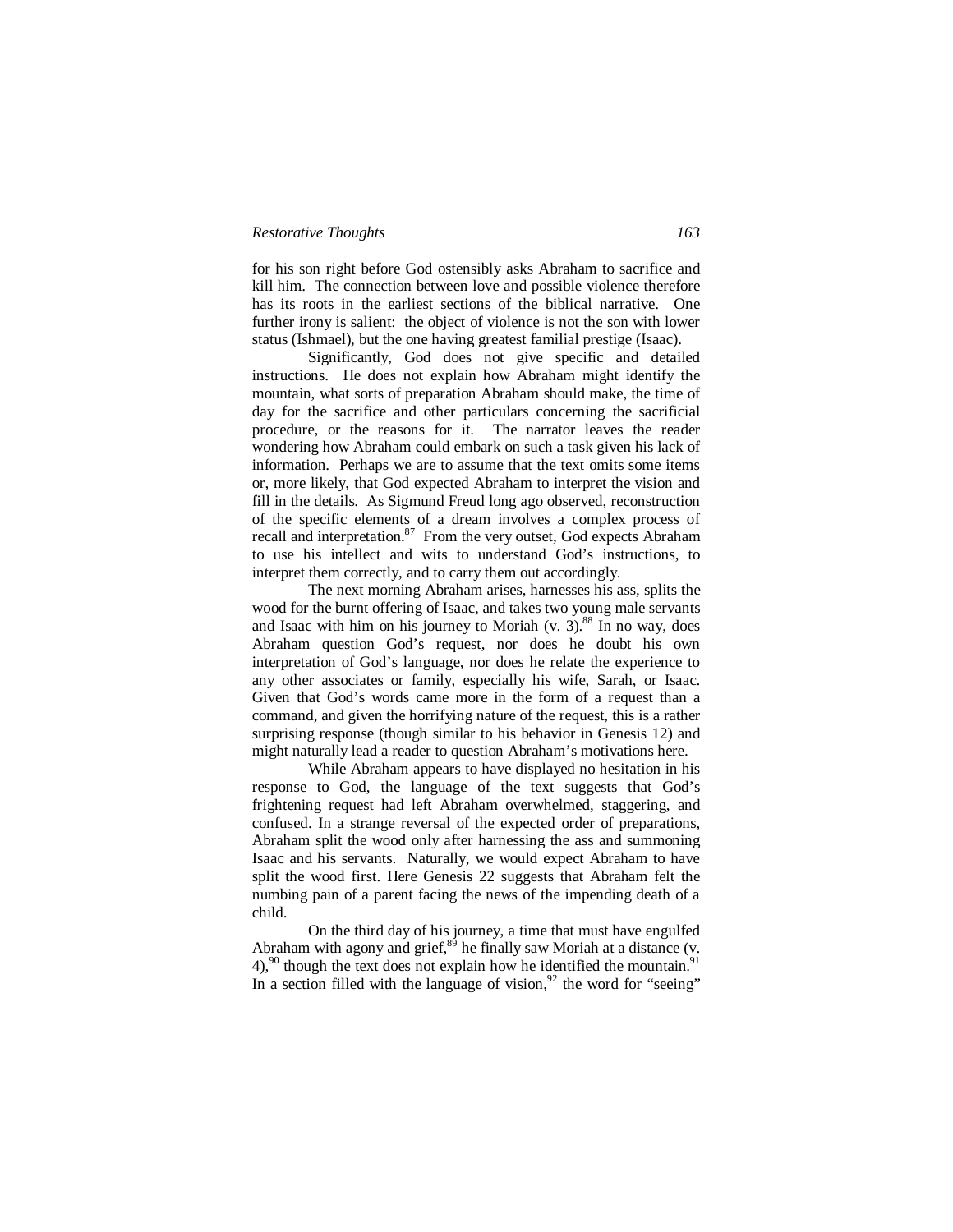(har:  $= ra'ah$ ) makes its first appearance in v. 4,<sup>93</sup> paralleling the frequent references to sight throughout the vision-filled book of Genesis.<sup>94</sup> Then Abraham explains to his two servants that they should wait for them with the ass and that he would ascend the mountain with the "youth (or "boy" or "young man," namely Isaac), $95$  "worship" or "bow low" together (presumably in association with the sacrifice of an animal, later identified as a ram),  $96$  and return afterwards (v. 5).

From the point of view of those readers who view God as omniscient, Abraham's commitment to return shows that God knew all along that the sacrifice would not take place and that, at an unconscious level, Abraham knew this as well.<sup>97</sup> In this way, the story exists in parallel dimensions: that of the dramatic protagonists--Abraham and Isaac; of the all-seeing director--God; and of the observers--the knowing audience of readers and listeners.

In addition, the story here (and also in v. 14) refers to Moriah as **µw\*qM;h'** (= *hammaqom*), "the place." In the Bible, "place" can sometimes specifically refer to holy structures, for example the Temple,<sup>98</sup> and in rabbinic literature, it serves as another title (such as "Lord" and "Name") to substitute for the actual name of God.<sup>99</sup> In Jewish tradition, the very word, "place," therefore suggests sacrality and the presence of God.

Next, in mundane, matter-of-fact language, the passage describes an unnerving scene. After taking one of the sacrificial elements (the wood) and placing it on the person of his son, Isaac--a terrifyingly ironic act in which Isaac bears the fuel for his own apparent death to come--Abraham takes up the other slaughtering instruments, a firestone and knife.<sup>100</sup> Together, father and son ascend the mountain in hushed stillness (v.  $6$ ).<sup>101</sup> Then Isaac breaks the silence, calling out to Abraham, "Father," with Abraham replying, "Yes, my son" (v. 7). Here Abraham addresses his son as "my son," just after he had referred to him as "the boy," while speaking to his servants. For dramatic reasons, the narrator heightens the tension by personalizing the dialogue, which reminds readers of the intimate and affectionate relationship between father and son and stresses the poignant anguish of the moment.

Here the Hebrew word for "knife" or "cleaver," **tl,øa}**µ' (= *ma'akhelet,* which appears here in v. 6 and later in v. 10 right before Abraham is to slaughter Isaac) alludes both to the apparent imminent destruction of Isaac and to his last-second rescue. *Ma'akhele*t derives from the verb; **lk'a**; (= *'akhal*), "to eat," but *'akhal* also means "to consume" and "to destroy," is frequently used in concert with "fire" (as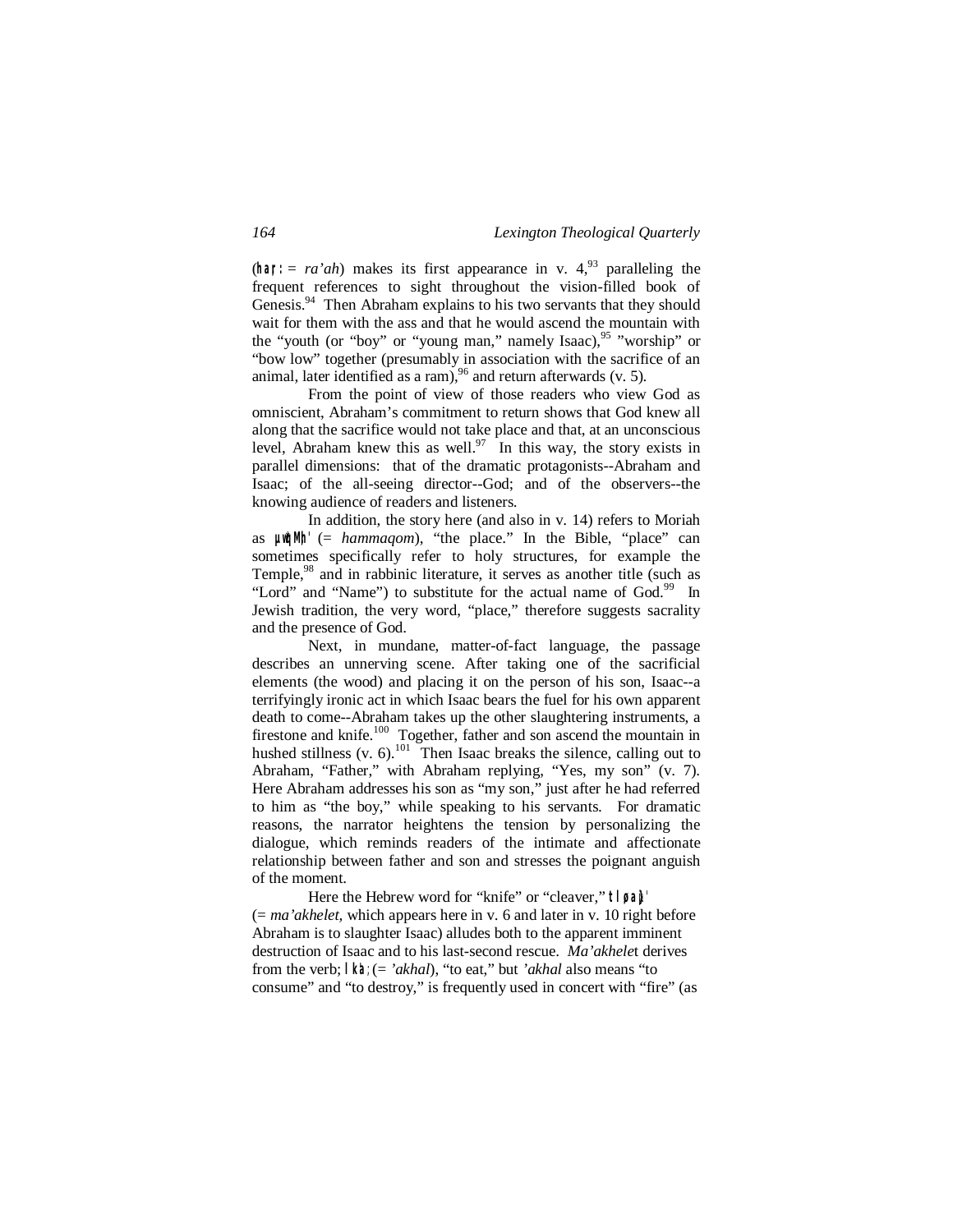## *Restorative Thoughts 165*

here), and often refers to God's destruction of human beings, and occasionally of animal offerings.<sup>102</sup> Thus, *ma'akhele*t suggests Abraham's intended sacrificial slaughter of Isaac. At the same time, *ma'akhelet,* sounds like  $\Box$   $\exists$   $\parallel \exists$   $(= ma'lakh)$ , the "angel" (or "messenger") who stops Abraham from killing Isaac at the end of the story.<sup>103</sup> Thus, the Hebrew word for "knife" suggests both the readers' greatest fear and their fondest hope. These sound patterns also recall the strikingly powerful phrase at very the beginning of the episode,  $\partial |\mathcal{A}| |\mathcal{A}| = Lekh$  $l<sup>e</sup> kha$ ), "Go forth," which God speaks to Abraham in v. 2.

More drama follows. Apparently in his own private (though restrained) suffering,<sup>104</sup> Isaac asks Abraham why the instruments of sacrifice are present (the firestone and wood), but not the actual sheep to be sacrificed. Abraham replies that God will "see to [provide] the sheep for the burnt offering, my son."<sup>105</sup> *Bereshit Rabbah* 56:4 observes that the reader can interpret the Hebrew of Abraham's reply in two ways: 1) "God will see to the sheep for the burnt offering [offering-up], my son"; or 2) "or, if not, the burnt offering will be **my son**." In his commentary on the Torah, Richard Elliott Friedman puts it this way: 1) "God will see to the sheep for the burnt offering, my son"; 2) "God will see to the sheep for the burnt offering: my son." $106$  Given that the Hebrew has no punctuation, either reading is legitimate. In the latter instance, "my son" stands in apposition to "sheep": That is, Isaac ("my son") is the sheep! Therefore, the author shows Abraham speaking ambiguously here, which effectively highlights the anguish of the circumstances.

Further eliciting the emotions of the reader, the narrator concludes this section of the story with a simple and brief description of father and son, poignantly stating, "And the two of them walked on together" (v. 8): $107$  two forlorn figures slowly treading to a destiny of anguish, while the readers await Isaac's rescue.

Instead of depicting a lively dialogue between father and son, the text leaves its readers in terrifying and ominous quiet with a spare description that forces us to contemplate the horror that the two protagonists expect to encounter. Except for the one brief conversation between Abraham and Isaac and Abraham's instructions to his servants, the narrator sets the journey to the mountaintop of Moriah in gloomy silence, with a lack of sentiment and passion, and with an economy of language that uses only the two names of Abraham and Isaac (not a mention of Sarah, Ishmael, or the names of the servants) and indulges in very few descriptive phrases.<sup>108</sup> Yet, the connotations of the words form a rich web of significance. As readers, we find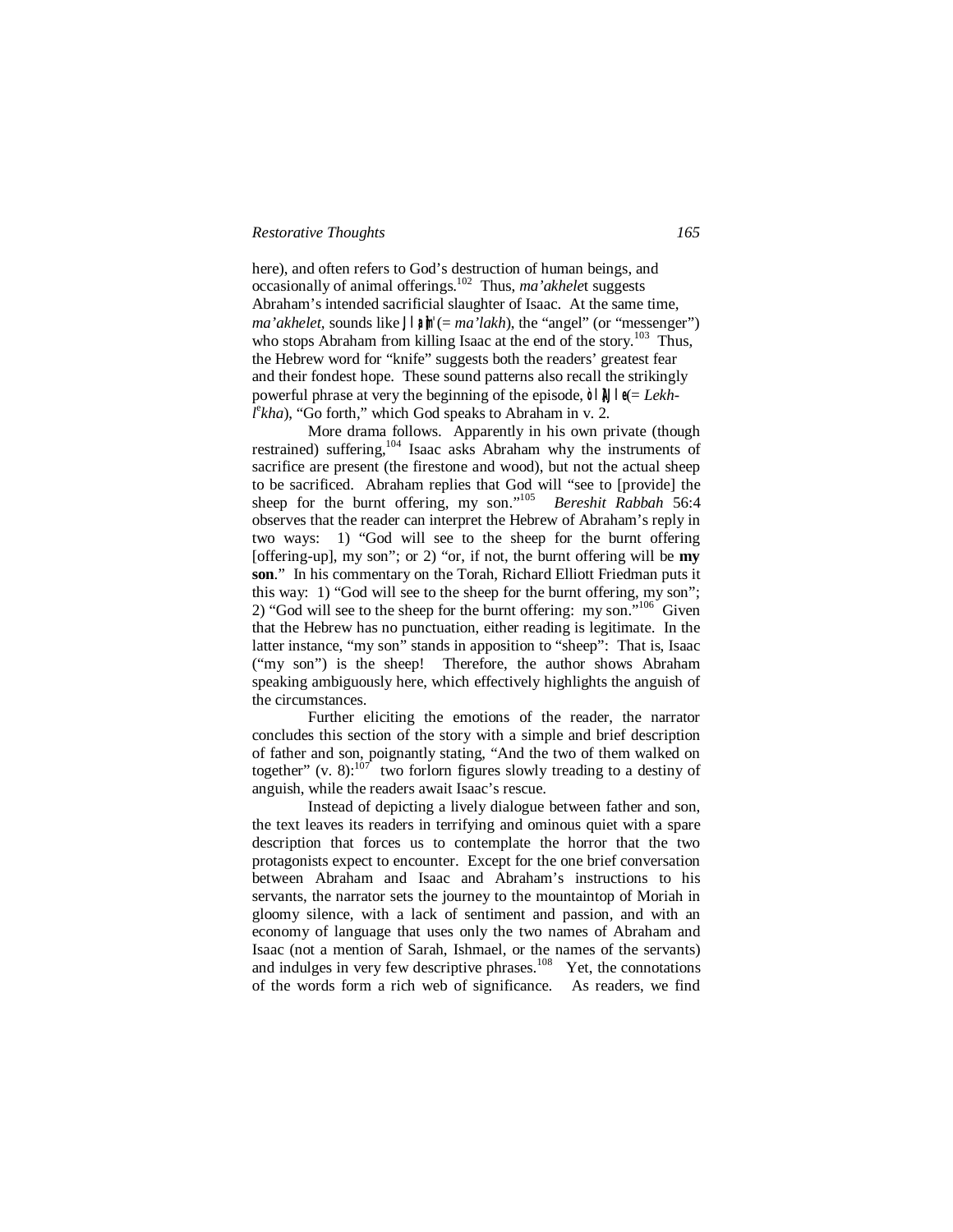ourselves in the atmosphere of a dream, where the symbols refer to one another in mysterious and elusive ways, but without the noisy commentary of conscious, waking life.<sup>109</sup>

So concludes the first half of the *Aqedah* episode directly prior to its climax. Characterized by Abraham's preparations for the sacrifice and by movement from one place to another (first from Beersheva to Mt. Moriah, and then from the foot of the mountain to its summit), this portion of the narrative in some sense serves as a commentary or midrash on God's command to Abraham, "Go forth" ( $\circ$ |  $\parallel$   $\parallel$   $\parallel$   $\leq$  *Lekh-l<sup>e</sup>kha*) 22:2. This phrase appears only one other time in the Bible, in *Genesis* 12:1, when God commands Abraham to "*go forth* from your native land and from your father's house to the land that I will show you."<sup>110</sup> For Abraham and for his descendants, the people of Israel, **going forth** means moving from a position of comfort and stability (a settled life in their ancestral home) to one of transition and change, where, as Søren Kierkegaard puts it, "fear and trembling" lurk on all sides of our path.<sup>111</sup> Far from a vacation or a pleasant outing, the journey consists of an encounter with a God who is both profoundly terrifying and awe-inspiring.<sup>112</sup> In Genesis 22, we find ourselves in a world where some persons can avail themselves of God in the form of visions and dreams, but the narrator depicts this God as a force at once beneficent and solicitous, but also forbidding and perilous.

"To go forth" in Hebrew (from **Jl'h;** = *halakh*) occurs frequently in Torah (especially in Genesis), with many meanings. $113$ They include (among a broad range of possibilities) "to go," "to come," "to walk," "to move, "to traverse," "to travel," and "to grow". Throughout the Genesis narrative, characters are walking from place to place. In the *Aqedah*, in v. 3 Abraham walks to

Moriah, while in vv. 5, 6 and 8, Abraham and Isaac walk up the mountain. In v. 19, Abraham and his two servants walk back to Beersheva. In 15:2 Abraham describes life as a "walk" which concludes with death. In 17:1 God asks Abraham to "walk in my ways."<sup>114</sup> In later Jewish thought, an important word arises from *halakh*, namely hk| h**}** (*halakhah*), literally meaning "something to go by":<sup>115</sup> in other words, rules, practices and customs. In a sense, the references to *halakh* in this narrative suggests from a historical perspective that the walk of Abraham and Isaac refers not simply to a single event, but to the voyages and journeys that the Jewish community has taken throughout its existence: the walks of our matriarchs and patriarchs, the walk in freedom out of Egypt, the walk in the wilderness, the walk to the promised land, the walk of rabbinic tradition and observance, the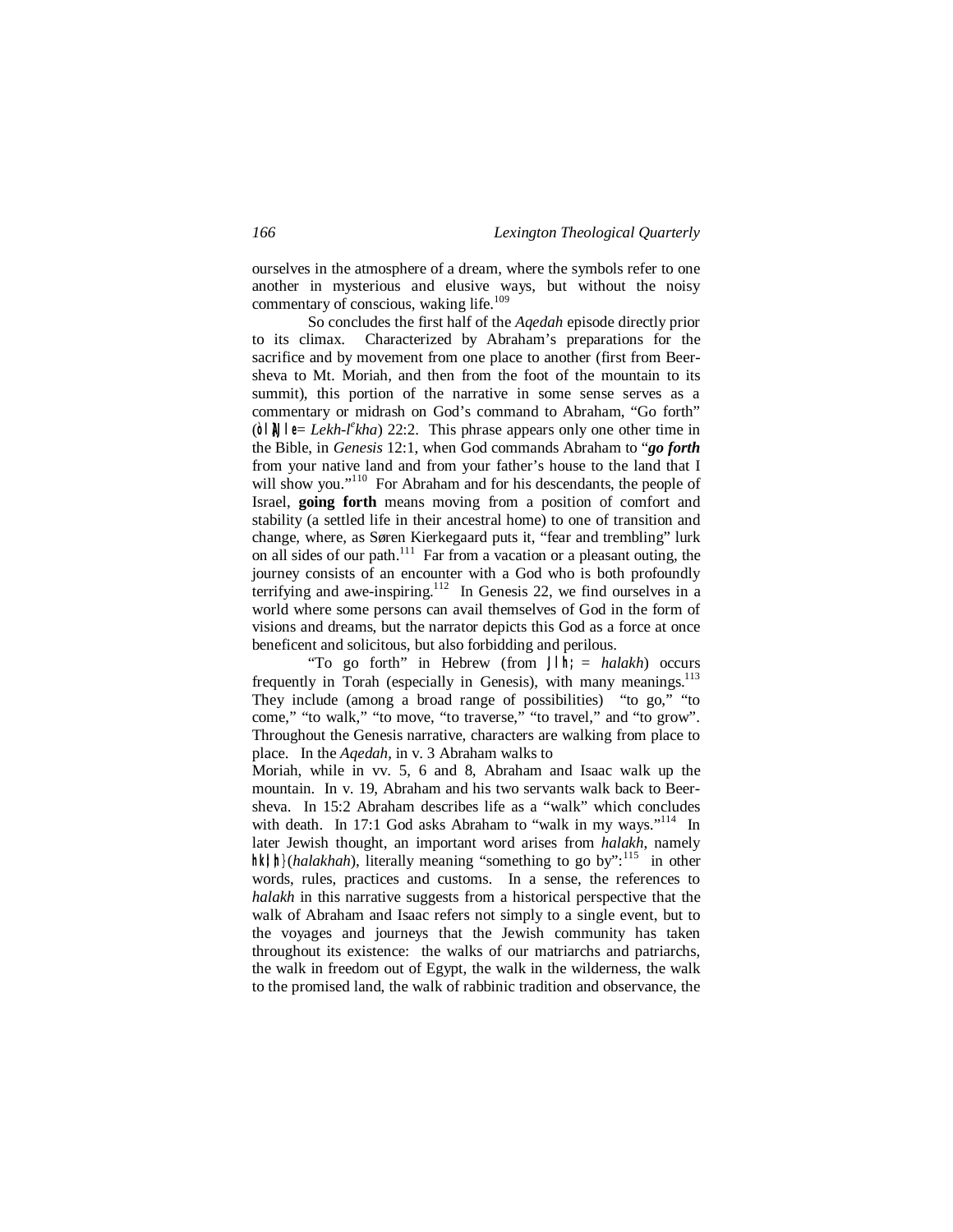#### *Restorative Thoughts 167*

walk into the diaspora, the walk out of Spain, the walks that many in Europe took to the *lagers*, the voyages that many of our families took to this country, and the walk on the road on which we currently travel. The journey in Genesis 22 can function as a metaphor for the experiences and travels of the Jewish people (and for others as well). The question remains: What kind of walk does Abraham take, and does he embark on it for the right reason? If not, how can we understand this story so that we can redirect our steps in the right direction?

Finally, the two hikers reach their destination (9a), and the story enters a new stage, as the verb  $bo'$  ( $\alpha \mathbb{B}$ , "to come, to arrive") introduces the second section. Whereas the first half of the narrative focuses on movement from one place to another, the two protagonists now arrive at the site ("the place of which God had told them") where they plan to fulfill the divine request. The narrator refers to the location simply as "the place," without further detail. Frugal language, a marker of the entire story, especially characterizes vv. 9-10. A series of verbs and their direct objects (most with object markers) follows. There are no adverbs or adjectives, rather a series of unadorned, declarative statements that describe horrifying events in a dispassionate tone: reaching the summit; building an altar; laying out wood; binding Isaac; placing him on the altar above the wood; and picking up the knife to slaughter him. In rapid-fire succession, the narration builds the plot to a crescendo through a swift, stark sequence of actions initiated by Abraham.

Several words suggest the violence of the event presumed to come. The double reference to an "altar" ( $|\text{Befm}| = mizbeakh$ ) indicates an intended sacrifice (from the verb,  $\mathbf{j} \mathbf{b} \mathbf{k} = \mathbf{z} \mathbf{a} \mathbf{v} \mathbf{a} \mathbf{k} \mathbf{h}$ , "to slaughter [as a sacrifice"]). For the only time in the Bible, the narrator uses the word that gives our passage its name: **dq'[;** (= *'aqad*), literally meaning in later Hebrew "to tie bent limbs together." That is,*'aqad* refers to the "binding" of the forelegs and hindlegs of a sacrificial animal,<sup>116</sup> here Isaac. The "wood"  $(\hat{A}|\hat{z} = 'ets)$  indicates the material used for burning the animal, while the "knife" specifies the instrument of slaughter. For the conclusion of this build-up, the narrator describes Abraham raising his hand with the knife. The author then uses the verb,  $\hat{f}$   $\hat{f}$  ( $=$ *shakhat*), meaning "to slaughter" according to proper ritual rules--a term used in later Judaism for *kosher* butchering to indicate the slitting of the throat of an animal in a particular, swift way so that the blood drains immediately.<sup>117</sup> The last word before the slaying speaks to the poignancy of the moment:  $\parallel \parallel B \parallel = b^e n \circ$ , "his son"). Abraham does not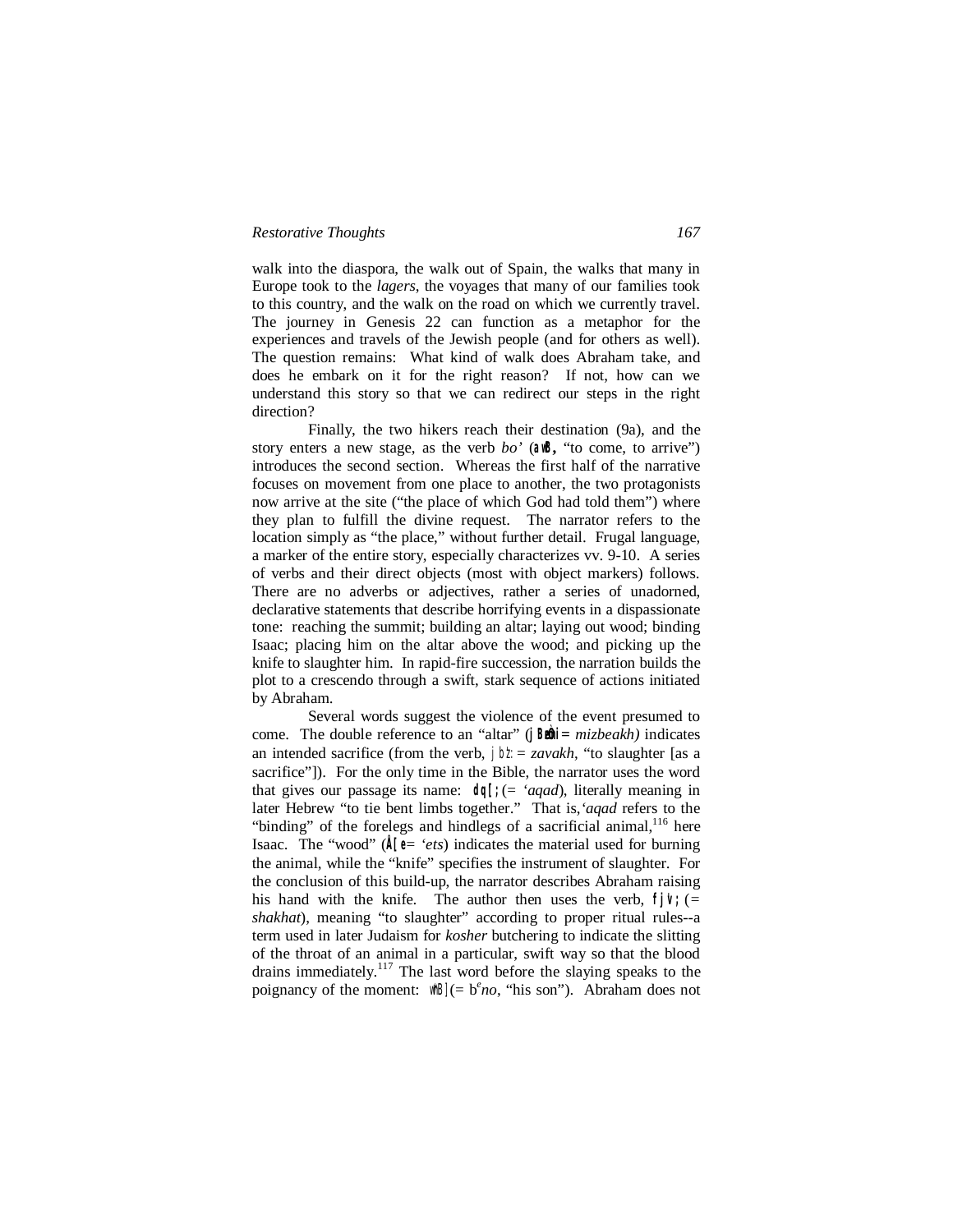plan to sacrifice a typical animal, but a human being, his very own son. $118$ 

Finally, on the verge of this hideous act, an angel of the Lord halts Abraham by calling out Abraham's name twice and then ordering him not to raise his hand against his son. The angel explains that Abraham has shown his fear of God by not withholding his favored son $^{119}$ 

Describing the angel as speaking to Abraham from the "heavens" ( $\mu$ <sup>\*</sup>) = *shamayim*), the text depicts angels as beings that dwell in the celestial sphere (the starry sky) and that can move between earth and heaven.<sup>120</sup> The angel repeats Abraham's name twice to which Abraham responds, "Here I am" (yn hi = *hinneni*). This sets a pattern found in several later biblical passages where God speaks to individuals whom God favors and chooses to perform certain special tasks: Jacob, Moses, and Samuel.<sup>121</sup> Each time God uses their double name, and they respond, "Here I am."

By stating "since you have not withheld your son . . . from Me," verse 12 also suggests a blurring between the identity of God and the angel. The reader cannot clearly distinguish between the two, a typical phenomenon in some biblical texts,  $12\overline{2}$  suggesting the nature of God as both unitary and multitudinous, singular and plural. In turn, this ambiguous demarcation conveys a sense of the text itself as never fixed or certain. Like God whose identity always remains unclear and labile, interpreters can transform the text over time into new shapes in response to changing contexts. This observation may help readers to understand the angel who says in v. 12, now "*I* know that you fear God," implying that God learns as events unfold, responding to them as they occur. Like a text, God does not remain stationary or unresponsive to the efforts of human beings, but alters course in the ebb and flow of circumstances.

Significantly, not only does the angel ask Abraham to refrain from slaughtering Isaac, but the angel refers to Abraham's "hand" (**dy:** = *yad*), not his knife, and requests that Abraham not do "anything" (hMam  $= m^e'$ *ummah*) further to Isaac. Why does the text mention Abraham's hand, when the knife apparently constitutes the real danger? What does the angel mean when it refers to other possible actions that Abraham might perform on Isaac? The story seems to suggest that Abraham has more in mind than cutting the throat of his sacrificial victim. According to *Genesis Rabbah* 56:7, God's tears had melted away the knife, and Abraham, fearing that he could not slaughter Isaac, planned to strangle Isaac or draw blood from him with his own hands in order to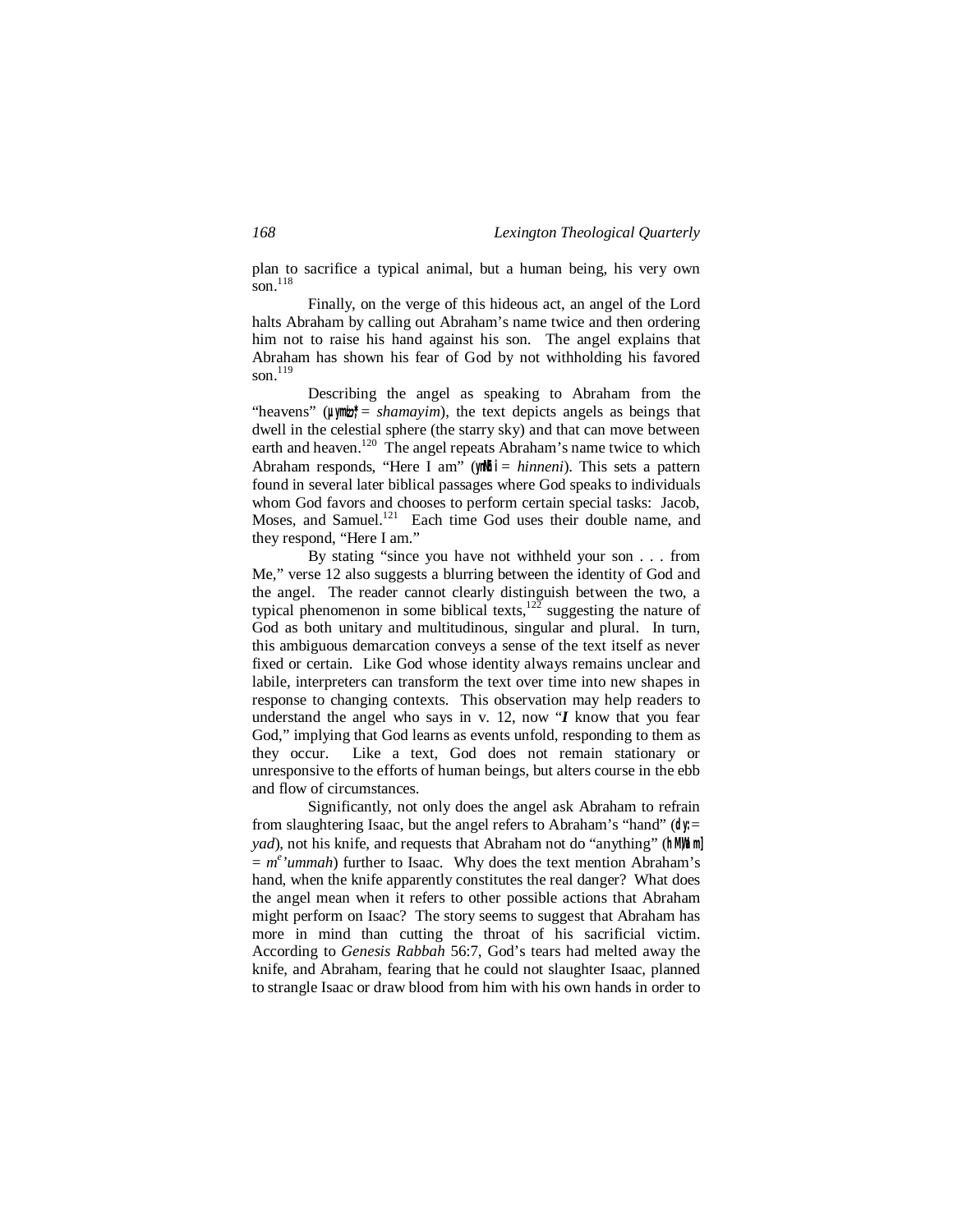#### *Restorative Thoughts 169*

fulfill the divine commission. That explains why the angel told Abraham not to "do anything" more. In any case, these rabbis viewed Abraham as so committed to slaughtering his son that he would attempt to do so even without his sacrificial implement, with his own bare hands. Does this reflect the intensity of this man's commitment to his sacred mission, or does it suggest the spillover of adrenaline when engaged in an act of violence?

After the angel's brief speech, Abraham lifts his eyes and sees a ram,<sup>123</sup> caught behind in a thicket by its horns,<sup>124</sup> which he then takes and offers as a burnt offering in place of his son.<sup>125</sup> Just as Abraham looked up and saw Moriah from a distance in v. 4, here he looks up again. Where was he looking earlier? Could the ram have been wandering in the area all along? Do we know how carefully Abraham uses his vision? Does this suggest that God had provided a ram for Abraham before Abraham ever had arrived at the summit?<sup>126</sup>

With Isaac spared, Abraham acknowledges God by naming the mountain "*Adonai-yireh*" in v. 14. Intentionally, this phrase can have multiple meanings depending on the vowel pointing. It can refer to Abraham and all his descendants who "fear" ( $\partial f(x) = \partial f$ ) God. It can refer to the sheep that Abraham "saw" ( $\hat{n} = ra'ah$ ) and realized could substitute for Isaac. It can refer to Abraham who "saw" God on the summit of the mountain in a sort of prophetic vision. It can refer to God who "appeared" (har $\hat{a}$  = *nir'ah*, "was seen") on the mountain. It can refer to God who "showed" (har $\hat{\mathbf{h}}_n = her'ah$ <sup>127</sup> Abraham both Godself and the sheep. Through an aural pun (not graphic), it can also possibly refer to God who "instructed" (**hr:y:** = *yarah*) Abraham and his descendants.

This kind of wordplay characterizes the entire story and suggests that the text itself welcomes multiple interpretations. Here is another example: "Moriah" (**hY:rImo**). As *Genesis Rabbah* 55 suggests, it too has numerous meanings. It can indicate "instruction" (as in *Torah*, from *yarah*, "to teach"),<sup>128</sup> because it serves as "the place from which instruction goes forth to the world." It can indicate "religious awe"  $(\text{har}) = \text{vir}\text{'ah}$ ; or  $h \cap \mathbb{M} = \text{morah}$ ) because it serves as "the place from which religious awe goes forth to the world." It can indicate "showing" (from **ha;rÒh,** = *her'ah*), because God showed it to Abraham. An interpreter could also link it with "light" ( $\ln \hat{a} = 'orah$ ) or dominion (at<sup>\\\thrmumarrow = *maruta'*). There are many more possible derivations,</sup> including the modern scholarly attempt to connect the proper name to the ancient Amorites, based on a reading in the Syriac Bible, the *Peshitta*. Words such as *Moriah* and *Adonai-yireh* resonate with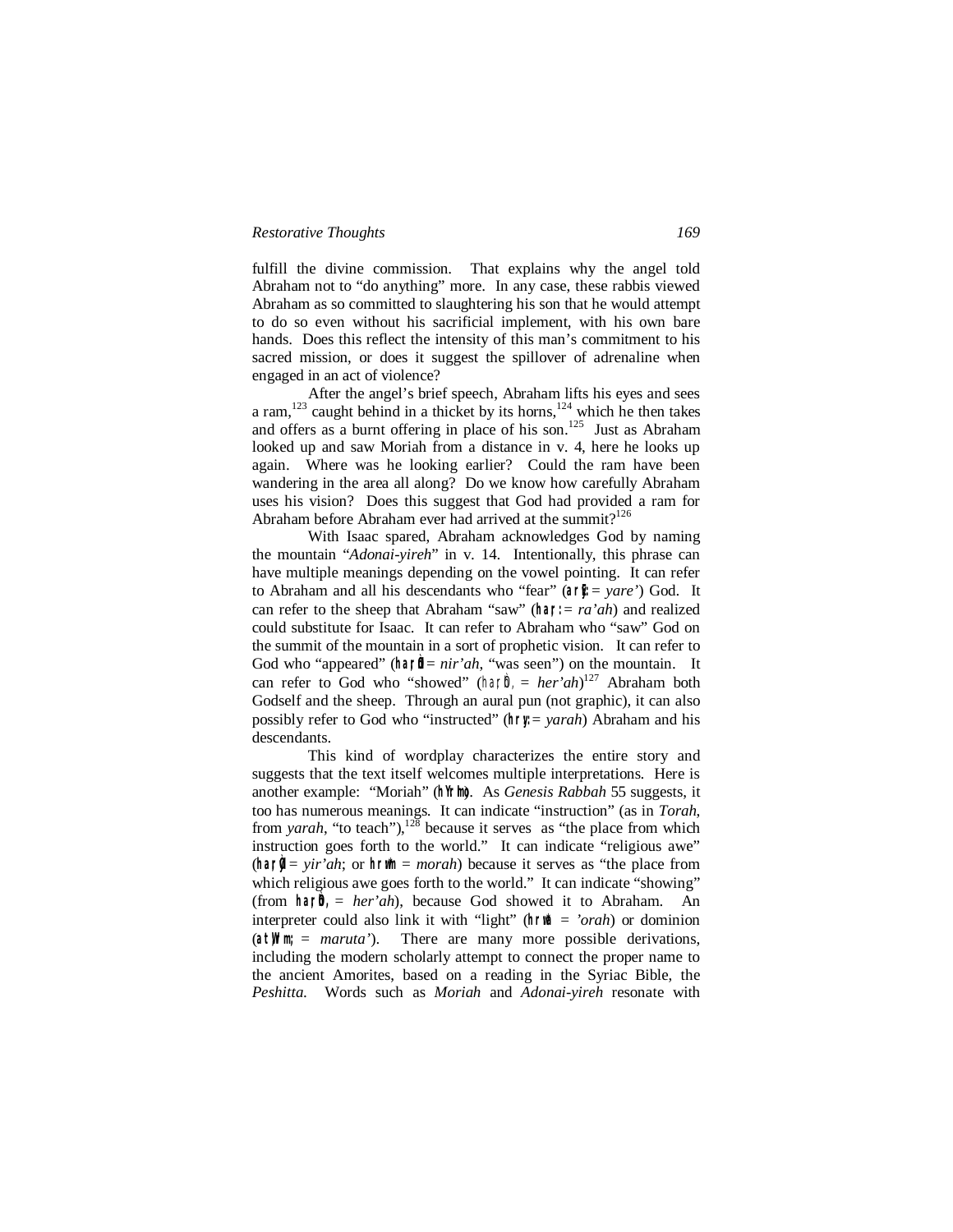numerous connotations and can never find a fixed definition, since (at least in Jewish tradition), the text always, deliberately, and continually allows the readers to find new import in it.

In vv. 15-18, the angel calls out to Abraham a second time. As the mouthpiece of God, the angel rewards Abraham for going to Moriah and not withholding his favored son from sacrifice. Swearing an oath, God through the angel promises to make Abraham's "descendants" (literally "your seeds") "as numerous as the stars of heaven and the sands on the seashore" and to bring them victory against their adversaries ("the gates of their foes"). Because Abraham obeyed God's voice, Abraham's descendants will serve as a blessing for all the nations of the earth.

The reference to "your seeds" ( $\circ$ [ $\uparrow$ <sup>"</sup> $\uparrow$  = *zar'akha*) ties the *Aqedah* to Abraham's future. Because Abraham agreed to sacrifice Isaac, Isaac and his future sons will procreate and produce many children, a huge economic advantage in the ancient world. Carol Delaney has commented on the male orientation of this language, which points to males as the creative force in human reproduction.<sup>129</sup> For Delaney, this language not only perpetuates a false, gender stereotype, but it suggests the violence that joins sacrifice and sexuality in this story. The reference to conquering enemies would certainly confirm this.

The repetition of the angelic voice has caused considerable comment throughout the centuries. Traditional Jewish midrash has explained the repetition in a variety of ways. One strand saw the angel (not God) as speaking in vv. 11-12 and again in v. 13, but God suddenly interrupts the angel this time to confirm to Abraham that Abraham will not need to go through with the sacrifice. That is why the text says, "By myself I swear" in v. 16: to let Abraham know that now he hears not simply an angel, but God Itself. Other commentators understand Abraham as interrupting the angel, when he saw the ram in v. 13 and sacrificed it. Consequently, in order to continue the unfinished divine revelation, the angel speaks again in vv.  $15{\text -}18^{130}$ 

The apparent break in the narrative, as well as the different content and language, has suggested to some modern scholars a different source for this section: vv. 1-14 and 19 come from the Elohist (E), while another, later source (possibly the Yahwist, J, or a later redactor of Genesis) inserted vv.  $15{\text -}18$ .<sup>131</sup> Although a few view this chapter as the work of a single author, most regard it as comprising two sources, first connected, then integrated, by an editor.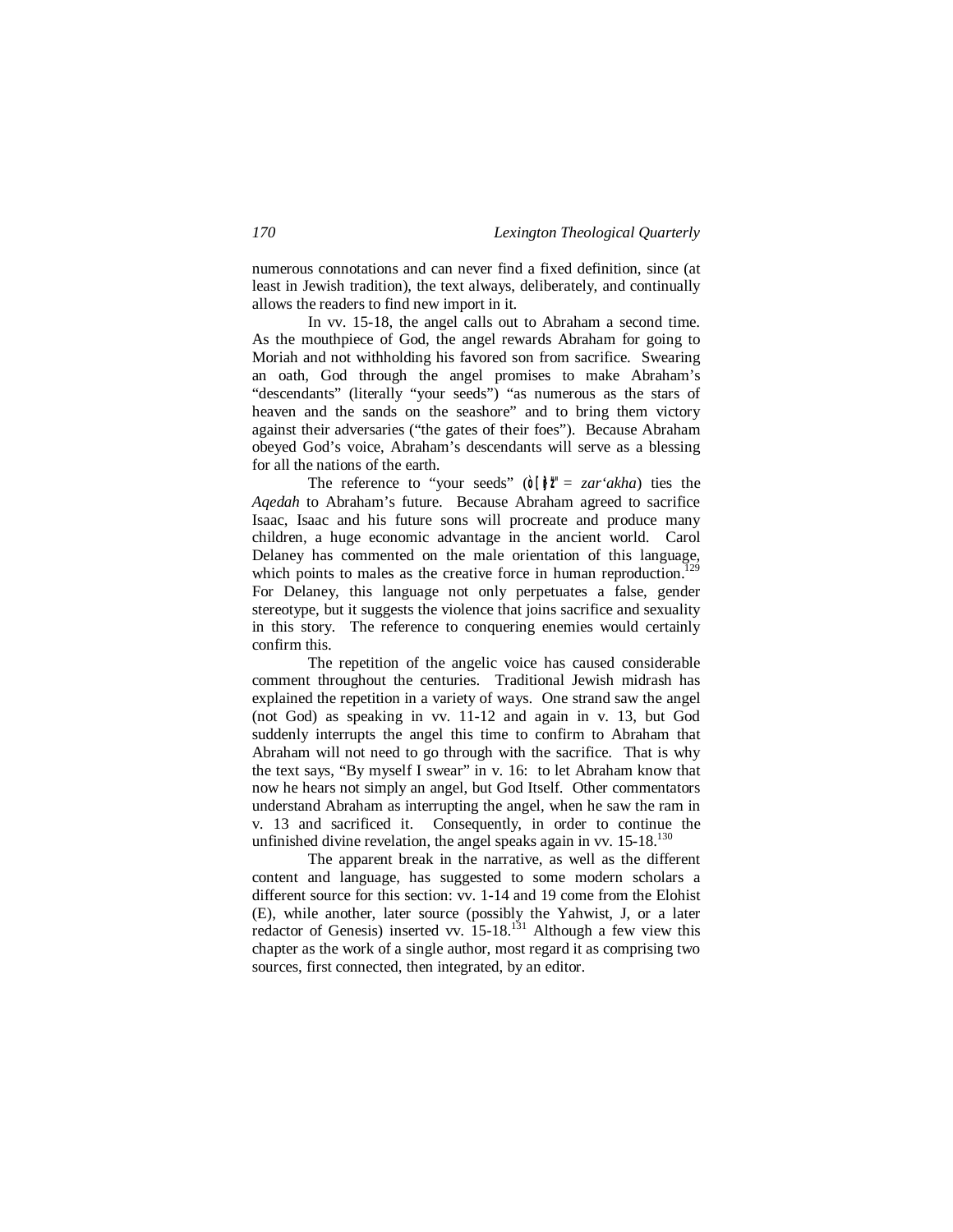#### *Restorative Thoughts 171*

Nahum Sarna describes this section as a "reaffirmation" of the promises made to Abraham by God in the prior Genesis narrative.<sup>132</sup> In this vein, T. Desmond Alexander makes the interesting suggestion that God did not conclude the covenant of circumcision with Abraham in Genesis 17, but in Genesis 22:15-18, when God acknowledges Abraham's successful completion of the test of the *Aqedah*: According to God's instructions in Genesis 17:2, Abraham had "walked" before God and was rendered "blameless" because of his actions in the *Aqedah*. 133 Further, Alexander notes that a sacrifice does not take place in Chap. 17 (as in the covenant with Noah in Gen 6-9), but finally does in Chap.  $22^{134}$  Thus, vv. 15-18 would have transformed an older tradition of the *Aqedah* story into a fulfillment of the covenant of circumcision initiated in Genesis 17.

This makes interpretation of the passage even more complex. God's request and Abraham's response have different meanings within the different layers of tradition. When framed by a later interpreter, the original story of the *Aqedah* acquired a new significance.

Finally, the story comes to its melancholy conclusion in v. 19. Apparently without Isaac, Abraham descends the mountain. He then meets up with his servants, and they return together to Beer-sheva. The quietness of this verse belies its power. The repetition of Beer-**sheva** may serve to emphasize a pun on  $\left[\frac{b}{x}\right]$  (= *shava'*), "to swear an oath," which God declares in v.  $16^{135}$  The fulfillment of God's promise has come at a severe price. Whereas in v. 8, Abraham and Isaac ascended the mountain "together" (**wD:j]y"** = *yakhdav)*, Abraham returns to Beersheva without his beloved son, "together" (*yakhdav*) only with his servants. The absence of Isaac suggests a separation between father and son, who never again speak to one another in the text. A few verses later (23:2), Sarah, his wife of many years, dies. Abraham returns to Beer-sheva alone, only to lose his wife a short time later. The covenantal promise brings with it not only joy, but sadness.

#### *ANOTHER READING*

So what do we do with this passage? Do we accept the painful legacy of an impeded child sacrifice and all the attendant traumas that have afflicted Abraham's family and his descendants--namely, us? Given our heritage of violence and the dangers of unquestioning obedience, can this passage any longer serve as a foundation stone of our tradition? I believe it can.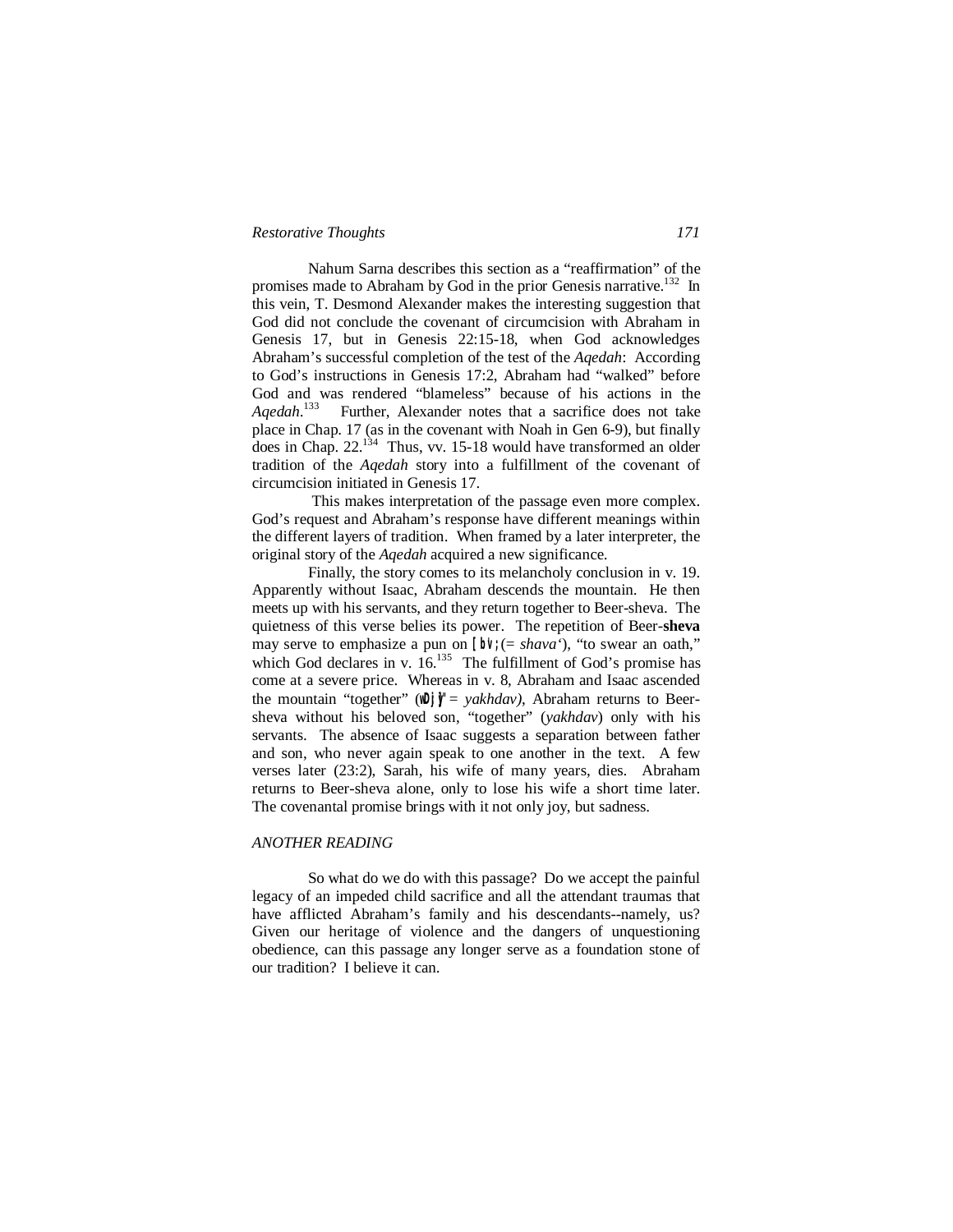Traditional interpretations of the *Aqedah* still have a place in communicating the power of this passage. If nothing else, the customary, positive explanations have resonance within certain communities and elucidate aspects of the story that a more critical approach may never uncover.

All of us who work on biblical texts are engaged in a process that never truly reaches conclusion. Once you exhaust the text, it no longer speaks or has meaning for new generations. The Torah- scripture--resembles plants that need constant tending and maintenance. Remember how God describes Adam's task in the Garden of Eden in Genesis 2:15: "Till it and tend it." If we stop watering and stop trimming it, the plant will fall into decay and die. Parts of a plant die every day, just as cells in our own bodies, but the plant lives and thrives if we nurture it. The plant remains the same plant in most ways, but also undergoes alterations and transformations that allow it to flourish. Torah follows a similar path. Interpretations that work in one generation may no longer suffice in the next. We may need to add to them, alter them, and possibly transform them. That's what Jewish midrash does. While striving to stay within the text, midrash builds on the multiple meanings of words that allow a text to grow and take on shapes in new contexts. In fact, for Jews, midrashic interpretation forms not merely an appendage to Torah, but a part of the Torah itself.

I readily admit the legitimacy of some other readings that may even seem to contradict my own. In the words of midrash editors, I simply present "another interpretation" (*davar akher*),<sup>136</sup> which might stand alongside the numerous, insightful interpretations that scholars have previously discovered over the centuries. Following this rabbinic tradition, which usually does not attempt to resolve the competing interpretations into a unified argument, I simply accept the presence of multiple meanings in a text and await their resolution (if there is one).

In studying Jewish commentaries on the *Aqedah*, readers can sometimes find a brief reference to an interpretation that gains little notice otherwise.<sup>137</sup> Writers from diverse backgrounds from antiquity to the middle ages to modern times have noted this reading. *Genesis Rabbah* (56:8),<sup>138</sup> Rashi,<sup>139</sup> Ibn Ezra,<sup>140</sup> Gersonides,<sup>141</sup> Baþya,<sup>142</sup> Aaron ben Elijah,<sup>143</sup>Abravanel,<sup>144</sup> Joseph Herman Hertz, <sup>145</sup> W. Gunther Plaut, $146$  and others cite variations of it. Yet, usually noting this reading in passing, neither they nor others follow it fully to its logical and surprising conclusion. In general, all these commentators suggest a reading in which God did not ask Abraham to sacrifice Isaac, but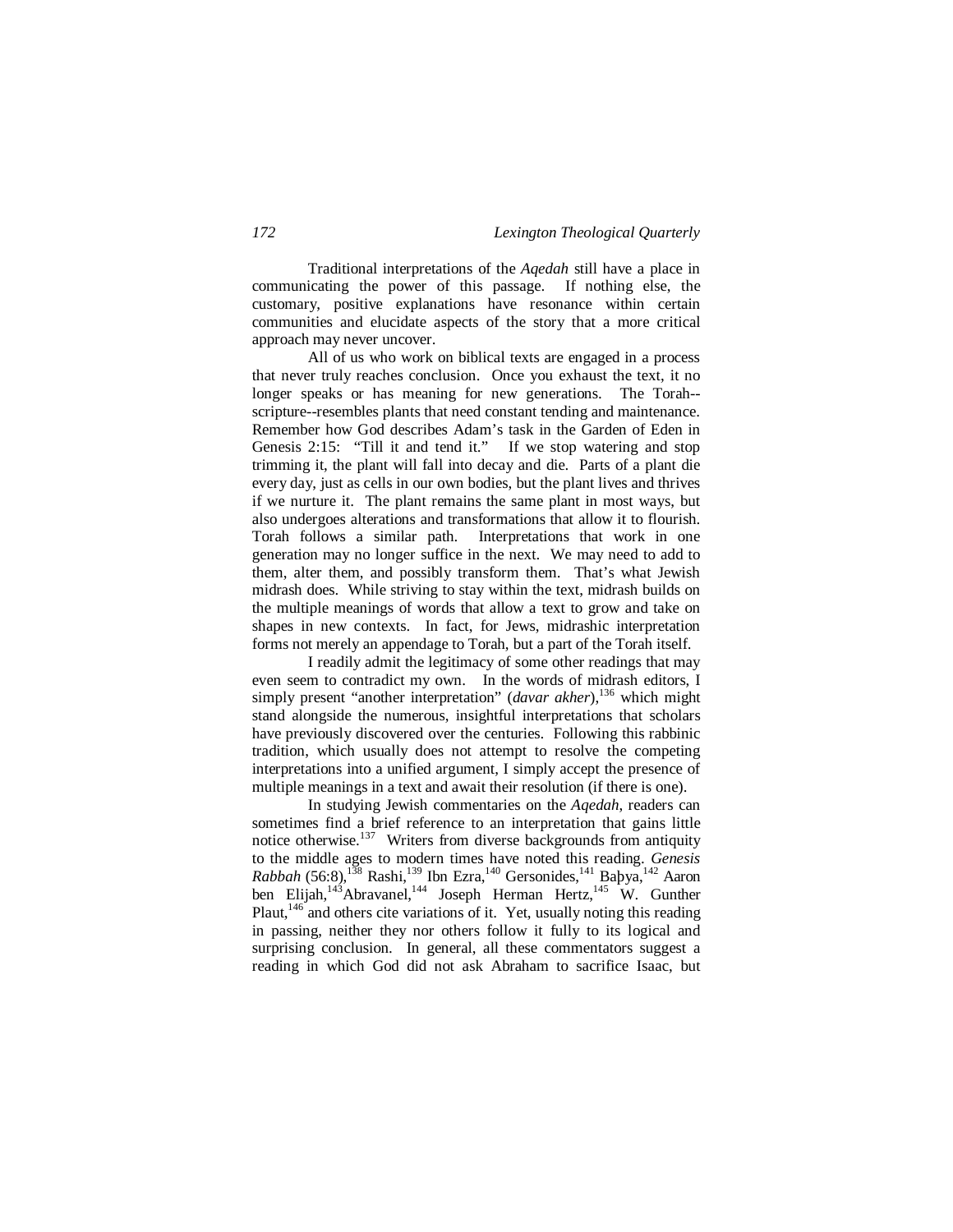simply asks Abraham to bring Isaac up to the summit of the mountain to make a burnt offering.

Particularly important is the word **hl;[;** (= *'alah*) in 22:2, used twice therein. As a noun, **hl;[o** (*'olah*, from *'alah*) usually refers to a "whole, burnt sacrifice," literally a holocaust, because the smoke rises up (to God). In this context, the verb can also sometimes mean "to offer" (as in "offer a sacrifice"). Consequently, the JPS and NRSV editors translate the clause in 22:2 "offer him there as a burnt offering."<sup>147</sup> Since these renderings do not capture the sense of upward movement inherent in the word, Everett Fox translates "offer him up there as an offering-up."<sup>148</sup>

Yet, *'âlâh* has a double meaning. Normally *'alah* as a verb means "to go up," "to rise," or "to ascend." Here the form is causative (called *hiphil* in Hebrew), normally meaning to "bring up," "cause to ascend," or "cause to rise." The traditional translation of 22:2 omits this common meaning. Therefore, following the above-mentioned Torah commentators, I would suggest another translation: '**bring him for an offering-up**." Here *'alah* does not refer to a sacrificial event, but to an ascent of a mountain.

The text does not specify who or what constitutes the offering. God does not identify Isaac as the offering, only that Abraham should bring him up to the summit and make an offering of some kind. God never uses the word, "slaughter," because God never intends to slaughter Isaac. Abraham could have figured that out, if he had listened carefully or asked good questions. *Genesis Rabbah* 56:8 puts it this way. "Did I tell you, 'slaughter him'? No, but '**bring him up**.' Now that you have brought him up, bring him back down."

Abraham misinterpeted God's instructions. God simply told Abraham to **bring Isaac up** the mountain. God may have mentioned a sacrifice, but God does not name the victim. God never told Abraham to kill Isaac, but simply asked him to make an offering, presumably an animal. **Abraham** (not God) decided to identify Isaac as that animal.

After the angel stops Abraham from killing Isaac, Abraham looks up and sees the ram. Possibly God intended that ram as the sacrifice all along, but Abraham, while looking down, in an unconscious stupor caused by the anguish of his misinterpretation, never bothered to observe it. Or Abraham could have brought another animal with him. An angel then stops Abraham from sacrificing Isaac, not God. Why? Conceivably because God had learned to Its horror how Abraham could misinterpret God's words. In any case, the text does not say "kill Isaac," but rather "bring him up **for** an offering-up."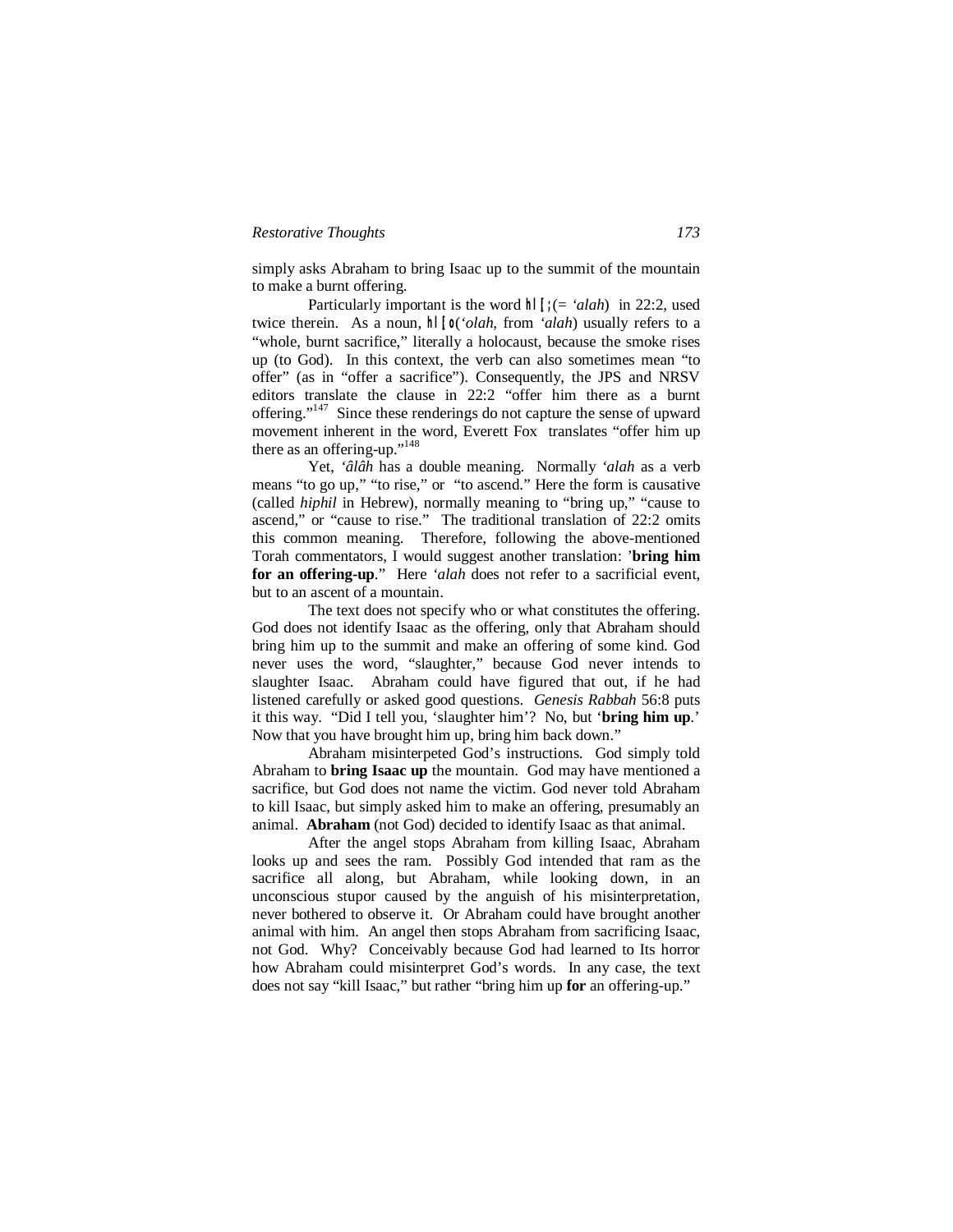Basing his interpretation on Exodus 11:3, Baþya suggests that "**for** an offering-up" ( $\ln |\mathbf{u}| = l^e$  '*olah*) in v. 22:2 actually means "**instead**" of an offering-up." That is, by bringing Isaac up the mountain, Abraham would have made an offering that would take the place of a sacrifice. God never intended a sacrifice, but rather considered the act of ascent the equivalent of an offering. Because Abraham did not catch this subtle addition of the preposition,  $l^e$ , to *'olah*, Abraham misinterpreted God's instructions (which Baþya sees as the result of Abraham's overwhelming love for God). $149$ 

Another possibility remains. Abraham misheard **hl;[o (***'olah*) as "sacrifice" or "offering," when he should have heard "ascent." In *Ezekiel* 40:26, the prophet uses the word, *'olah*, to describe an "ascent" or "stairway, while **hl,[}m'** (*ma'aleh*) regularly means an "ascent" or "climb." Thus, we could translate: "Bring him up for an ascent." Perhaps by *'alah* God planned for Abraham to make a pilgrimage to a sacred high place, or to go up to Jerusalem as pilgrims did on holidays,  $150$  or to make a heavenly ascent as Jacob did in his dream in Genesis 28, but we will never know for sure, because Abraham assumes that a sacrificial ritual will take place.<sup>151</sup>

Abravanel makes a further interesting observation. He suggests that "that I will say to you" refers to the object of the verb, *'alah* as its antecedent: "Take your son, your only one, Isaac, whom you love, and, on one of the summits there, offer it [the animal], which I will say to you, as a whole offering." In light of this, one could also translate 22:2 in the following manner: "And [God] said, 'Take your son, your only one, Isaac, whom you love, and go to the land of Moriah, and, on one of the mountaintops, bring him up there for an offering-up [whole offering] that I will say to you." Here "that I will say to you" refers to "offering-up [whole offering]" as its antecedent. In other words, God will explain to Abraham what kind of animal Abraham will sacrifice when he reaches the summit of the mountain. Given the word order (with "mountain" immediately preceding "that" in the Hebrew, I would not view the above translation as the natural construal of the text's language. But it is also possible that we are meant to read this sentence in more than one way. That is, the standard reading and a counter-reading exist simultaneously within the same text. The text is intentionally ambiguous.

In any case, the wordplay on *'alah* and its repetition fit a pattern that characterizes Genesis 22. The entire story is filled with puns and wordplays of various kinds, some of which I have discussed: Adonai-Yireh in 14; Moriah in v. 2; seeing; swearing (*shav'a* in v. 16)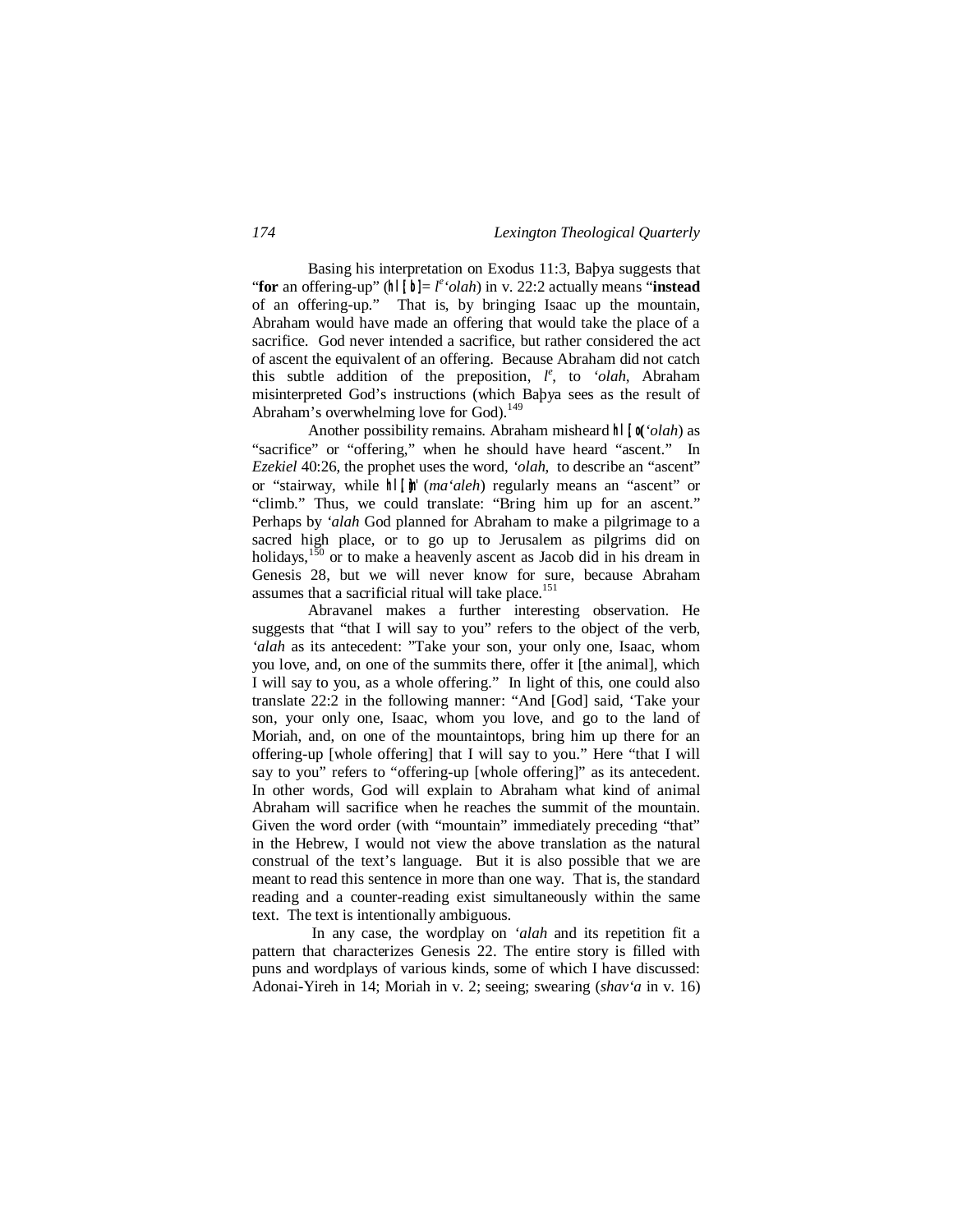# *Restorative Thoughts 175*

and Beer-sheva (B<sup>e</sup>'er Shava' in v. 19); walking; the words for "together" (*yakhdav* in vv. 9 and 19), "only" (or "favored," *y*<sup>e</sup>khid<sup>e</sup>kha in vv. 2, 12), and "a certain" (*'akhad* in v. 2); "take" (*qakh* in vv. 2, 3, and 6)*,* Isaac (*Yitskhaq*), and "from afar" (*merakhoq*); Abraham (*Avraham*), "father" (*av* in v. 7), and "love" (*'ahavt*a in v. 2); "knife (*ma'akelet* in v. 6) and "angel" (*ma'lakh* in vv. 11 and 15); "bring him up/(burnt) offering" (*'alah* and "on" [*'al*] in v. 2); "youth" (*na'ar* in vv. 3, 5, and twice in v. 12) and "gate" (*sha'ar* in v. 17);<sup>152</sup> and probably many more. Also the narration provides numerous examples of word repetition. "Abraham" occurrs thirteen times; "son" occurs nine times; and a surprisingly large number of words occur more than once.<sup>153</sup>

And that may serve as the very point of the *Aqedah*. *'alah* has more than one meaning, as do a number of the words, phrases, and sentences in the story. The *natural* reading may not be the *correct* reading. Or several different interpretive options may exist simultaneously. The scriptural text expects its readers to ponder its significance and question its intentions, just as God expected Abraham to consider carefully the content of God's own words. Ambiguity within certain parameters characterizes the language of the *Aqedah* to such an extent that it compels readers to make their own interpretive and moral decisions. In other words, Torah does not always provide direct answers, but leaves enough room for questioning to allow us to draw our own conclusions.

Indeed God tested Abraham, but it is a different test from what we usually think. Here are the unstated instructions that God did not provide: I am using ambiguous words to make a request of you; study them; ponder them carefully; ask me questions; talk to your family and friends; do not assume my intentions; follow my instructions precisely; and better check it out before you draw your final conclusion. Students here can probably relate; God does not give transparent and simple assignments. God expects us to study, to think, to pay attention, to engage in debate, and to work hard at understanding what God says and means.<sup>154</sup>

Yes, this is a very difficult test,  $155$  with ambiguity, multiple interpretations, and doubtful answers. But God sets the bar extremely high for humans.<sup>156</sup> After all, what else would God expect from creatures made in God's own image?<sup>157</sup>

Abraham made a number of errors on his test: he did not study or ponder God's words sufficiently; he did not ask God questions; he did not speak with his wife, son, or friends; he looked down, when he should have looked up; he was relatively unconscious,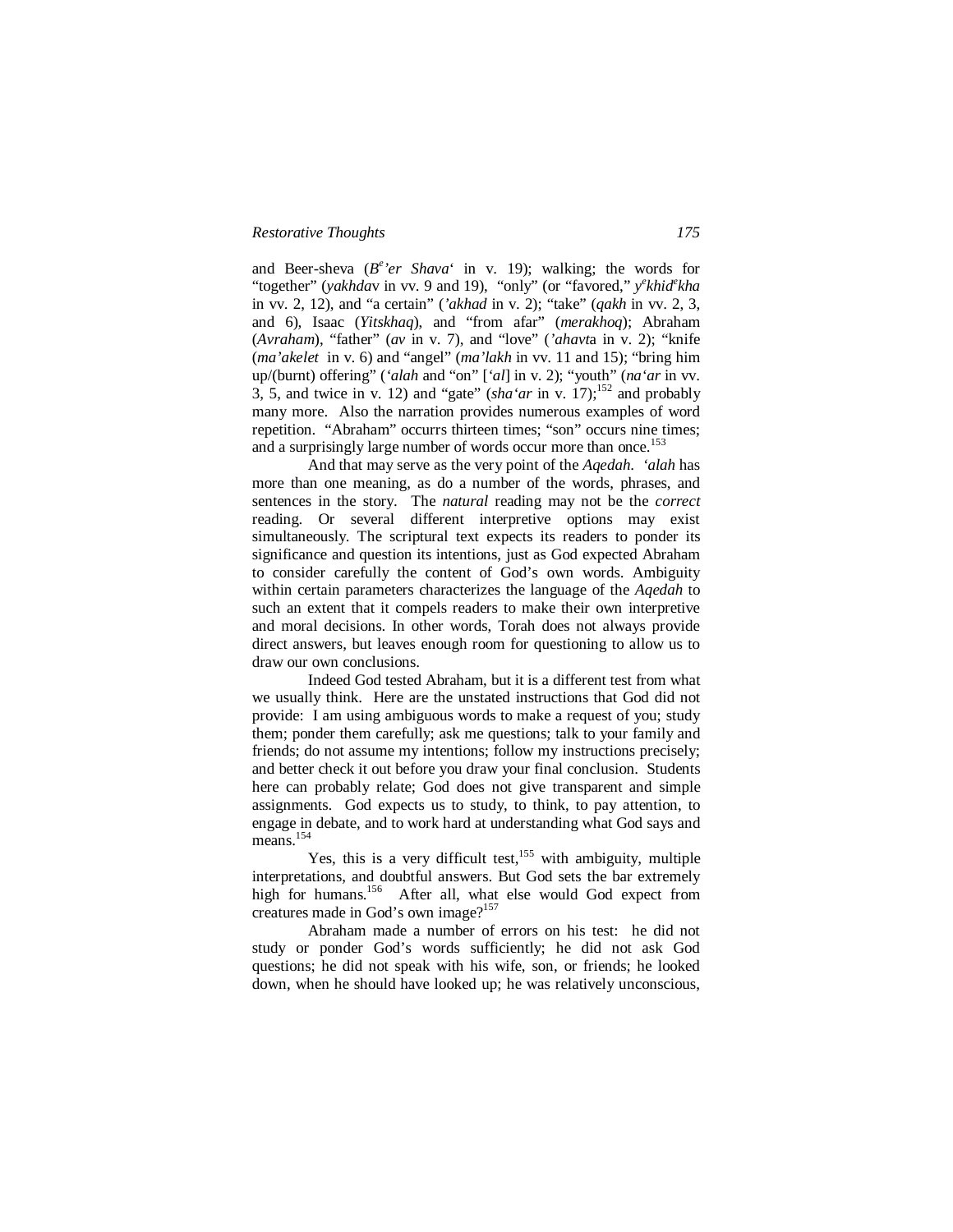when he should have remained aware; he presupposed meaning, when he should have doubted and inquired; and, sadly, without suspecting the limits of his own understanding, he assumed that God meant for him to sacrifice Isaac. Now, on the other hand, God did not fail Abraham on his test (maybe he would now receive a "C," or a "B-" in light of grade inflation). Why? Prior to this event, he had shown tremendous courage and fortitude by leaving his home in Haran (Genesis 12), by rescuing Lot after Cherdolaomer's forces had captured him Lot in battle (Genesis 14: 13-16), and by agreeing to have a son in his old age (Genesis 18, 21). Ultimately, he did not kill Isaac; he obeyed the angel's voice and restrained his hand. His own love for Isaac, though apparently ambivalent, may have held him back too. He loved God and tried to obey God. He had reasons for misunderstanding God's instructions: given that God had already destroyed the human race once before in Noah's time, and that child sacrifice existed in Abraham's time, Abraham would have naturally assumed that God might expect him to kill his son. Since God regularly surpised Abraham, Abraham could have reasonably expected another surprise. And Abraham did not have the benefit of much prior human experience in dealing with God.

Like many of the other protagonists of Genesis (e.g. Adam, Noah, Sarah, Jacob, and Joseph), Abraham is flawed.<sup>158</sup> Yet God rewards him and his descendants with the covenant and its promise, as indicated in 22:15-19. Why? In spite of their shortcomings--our shortcomings-- God looks at our better nature and rewards us when we make even limited use of it.

We who live now do not share, however, the same situation as Abraham. We have fewer excuses. We have plenty of experience with persons claiming direct experience of God. The study of history should make us less prone to surprises and help us to understand that God's words exist in community contexts that shift and change over time. God may not require perfection from us, but God does expect a lot, even more than from the biblical protagonists.

The message is simple, though not the implementation. When you hear the voice, or read the words, of God, do not assume their surface meaning. Convey your experiences to others, ask questions, study and read, think long and hard. God not only works, but speaks, in mysterious ways. It is up to us to unravel that mystery.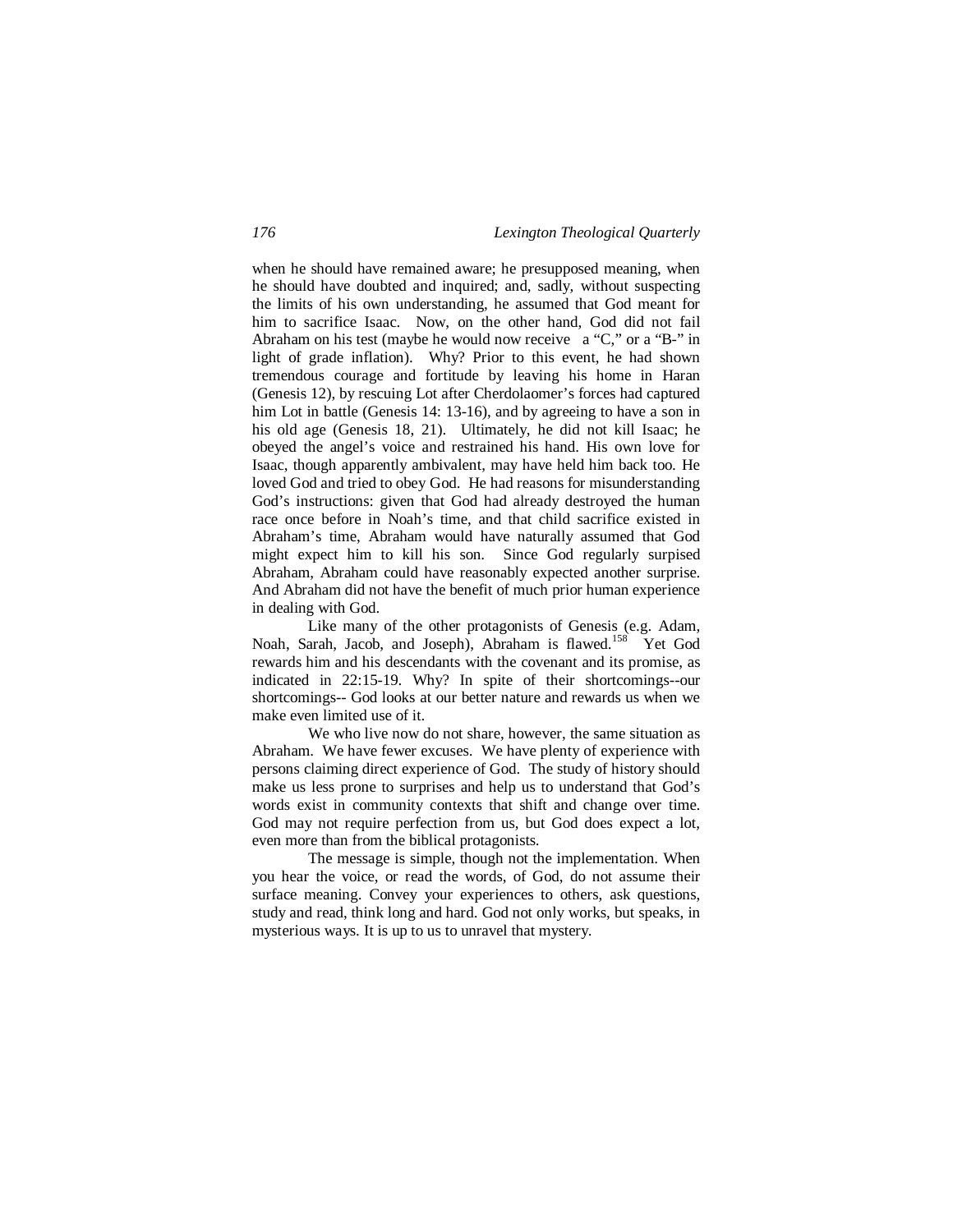# **TRANSLATION OF GENESIS 22:1-19 (Aqedah**) 159

<sup>1</sup>Now, after some time, God tested Abraham and said to him, "Abraham." He said, "Here I am." <sup>2</sup>[God] said to him, "Please take your son, your only one, Isaac, whom you love and go to the land of Moriah, and bring him up there for an offering-up on one of the mountaintops that I will say to you." <sup>3</sup>Early the next morning, Abraham arose, harnessed his ass, and took with him two of his youths and Isaac, his son. He split wood for the burnt offering, got up, and went to the place that God had said to him.

<sup>4</sup>On the third day, Abraham raised his eyes and saw the place from afar. <sup>5</sup>Abraham said to his youths, "You stay here with the ass, while the youth and I will go over there so that we can worship and return to you." <sup>6</sup>Abraham took the wood for the offering-up, placed it on Isaac, his son, and took the firestone and the knife in his hand. And the two of them walked off together. <sup>7</sup>Then Isaac spoke to Abraham, his father, saying, "My father." He said, "Here I am, my son." And he said, "Here are the firestone and the wood, but where is the sheep for the offering-up?" <sup>8</sup>Abraham said, "God will see to the sheep for the offering-up, my son." And the two of them went off together.

<sup>9</sup>They came to the place which God had said to him. There Abraham built the altar, arranged the wood, bound Isaac his son, and put him on the altar on top of the wood. <sup>10</sup>Then Abraham stretched out his hand and took the knife to slaughter his son. <sup>11</sup>But an angel of the LORD (*YHWH*) called to him from heaven: "Abraham! Abraham!" <sup>12</sup>He said, "Here I am." It said, "Do not stretch out your hand against the youth, and do not do anything to him. For now I know that you fear God, since you have not withheld your son, your only one, from me." <sup>13</sup>Thereupon Abraham raised his eyes, and he saw a ram caught behind in a thicket by its horns. Abraham walked over, took the ram, and offered it as an offering-up in place of his son. <sup>14</sup>Thus Abraham called that site, *Adonai Yireh* (*YHWH Yireh*), from which comes the saying today, "On the mountain of the LORD (*YHWH*), it will be seen."

<sup>15</sup>Then an angel of the LORD (*YHWH*) called to Abraham a second time from heaven. <sup>16</sup>It said, "By myself I swear as a declaration of the LORD (*YHWH*), 'Because you have done this and have not withheld your son, your only one,  $^{17}I$  will truly bestow a blessing upon you and I will truly make your seed as numerous as the stars of heaven and as the sand which is on the seashore, so that your seed will seize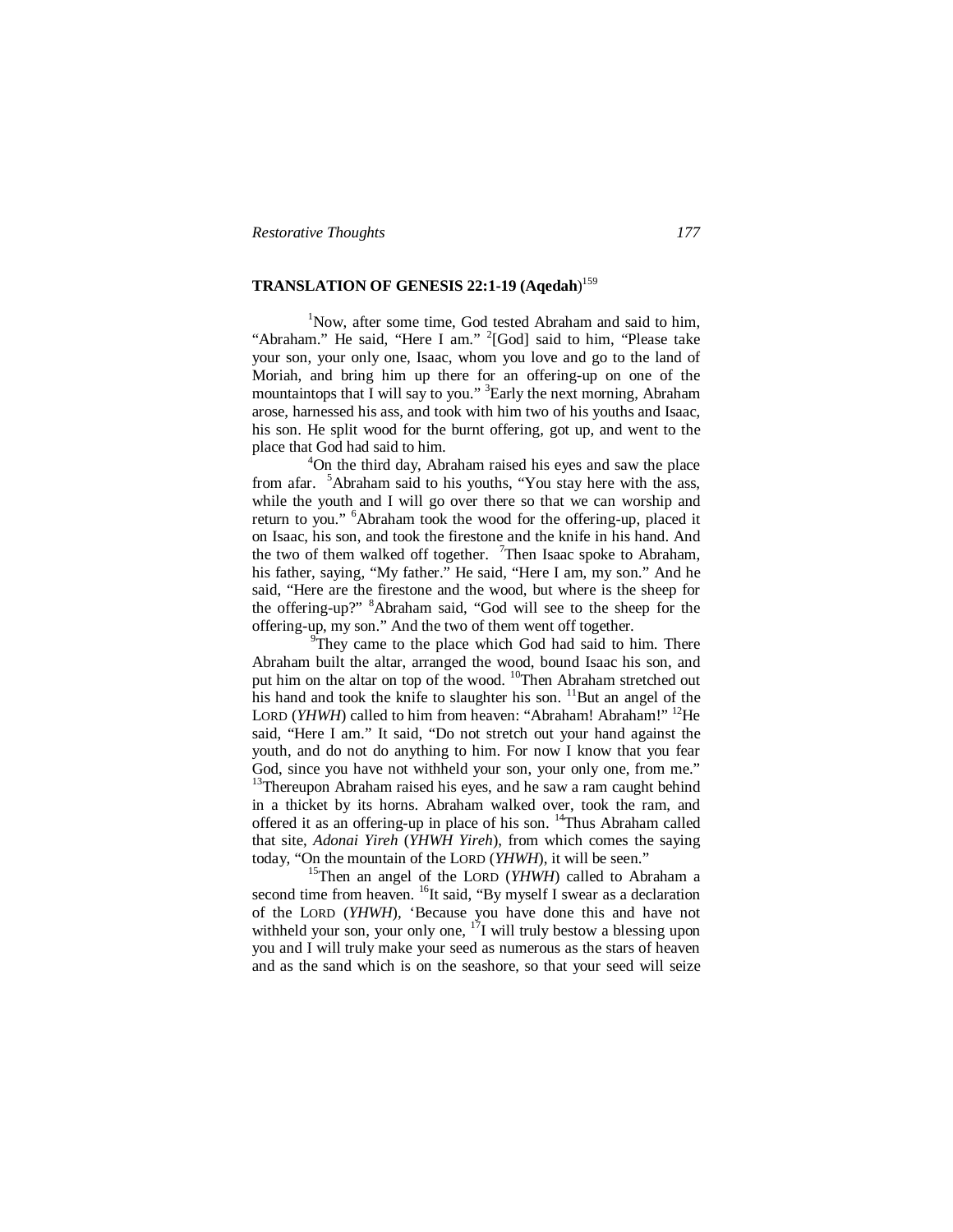the gate of their enemies. <sup>18</sup> All the nations of the earth will enjoy blessing through your seed, because you have hearkened to my voice."

<sup>19</sup>Abraham then returned to his youths. They arose and went off together to Beer-sheva. And Abraham stayed in Beer-sheva.

### End Notes

<sup>68</sup>For various attempts at structuring the story (including the use of chiasm) and at analyzing the literary dynamics, see the following: Crenshaw, "Journey Into Oblivion"; Rémi Lack, "Le sacrifice d'Isaac: analyse structurale de la couche élohiste dans Gn 22," *Biblica* 56 (1975): 1–12; Grégoire Rouiller in François Bovon and Grégoire Rouiller, studies published under the direction of, *Exegesis: Problems of Method and Exercises in Reading: Genesis 22 and Luke 15*, (Originally published as *Exegesis: Problème*s *de méthode et exercices de lecture (Genèse 22 et Luc 15*). Bibliothèque Théologique, Neuchatel: Delachaux et Niestlé, 1975), trans. Donald G. Miller, Pittsburgh Theological Monograph Series, 21 (Pittsburgh: The Pickwick Press, 1978), 413–40; Sean E. McEvenue, "The Elohist at Work," *Zeitschrift für die alttestamentliche Wissenschaft* 96 (1984): 315–32; Jacob Licht, *Storytelling in the Bible*, 2nd ed. (1st ed., 1978) (Jerusalem: Hebrew University, 1986), 115–20; Jean-Louis Ska, "Gn 22:1–19: Essai sur les niveaux de la lecture," *Biblica* 69 (1988): 324–39; Francis Landy, "Narrative Techniques and Symbolic Transaction in the *Akedah*," in *Signs and Wonders: Biblical Texts in Literary Focus*, ed. J. Cheryl Exum, Semeia Studies (Atlanta: Scholars Press, 1989), 1–40; Jan P. Fokkelman, "'On the Mount of the Lord There is Vision': A Response to Francis Landy Concerning the *Akedah*," in *Signs and Wonders: Biblical Texts in Literary Focus*, ed. M. Cheryl Exum, Semeia Studies (Atlanta: Scholars Press, 1989), 41– 57; Walters, "Wood, Sand, Stars"; Jacques Doukhan, "The Center of the *Aqedah*: A Study of the Literary Structure of Genesis 22:1–19," *Andrews University Seminary Studies* 31 (1993): 17–28; Wenham, *Genesis*, 100–01. For a study of rhetorical strategies in *Gen*. 22, see Yair Mazor, "Genesis 22: The Ideological Rhetoric and the Psychological Composition," *Biblica* 67 (1986): 81–88.

<sup>69</sup>**hL,aeh' µyrIb;DÒh' rj'a'** = *'akhar had<sup>e</sup> varim ha'elleh*. Some rabbinic traditions understand this phrase to mean "in connection with these things": that is, the *Aqedah* is connected to a specific, prior event that precipitated it (*BR* 44:5). A midrash arose to explain what that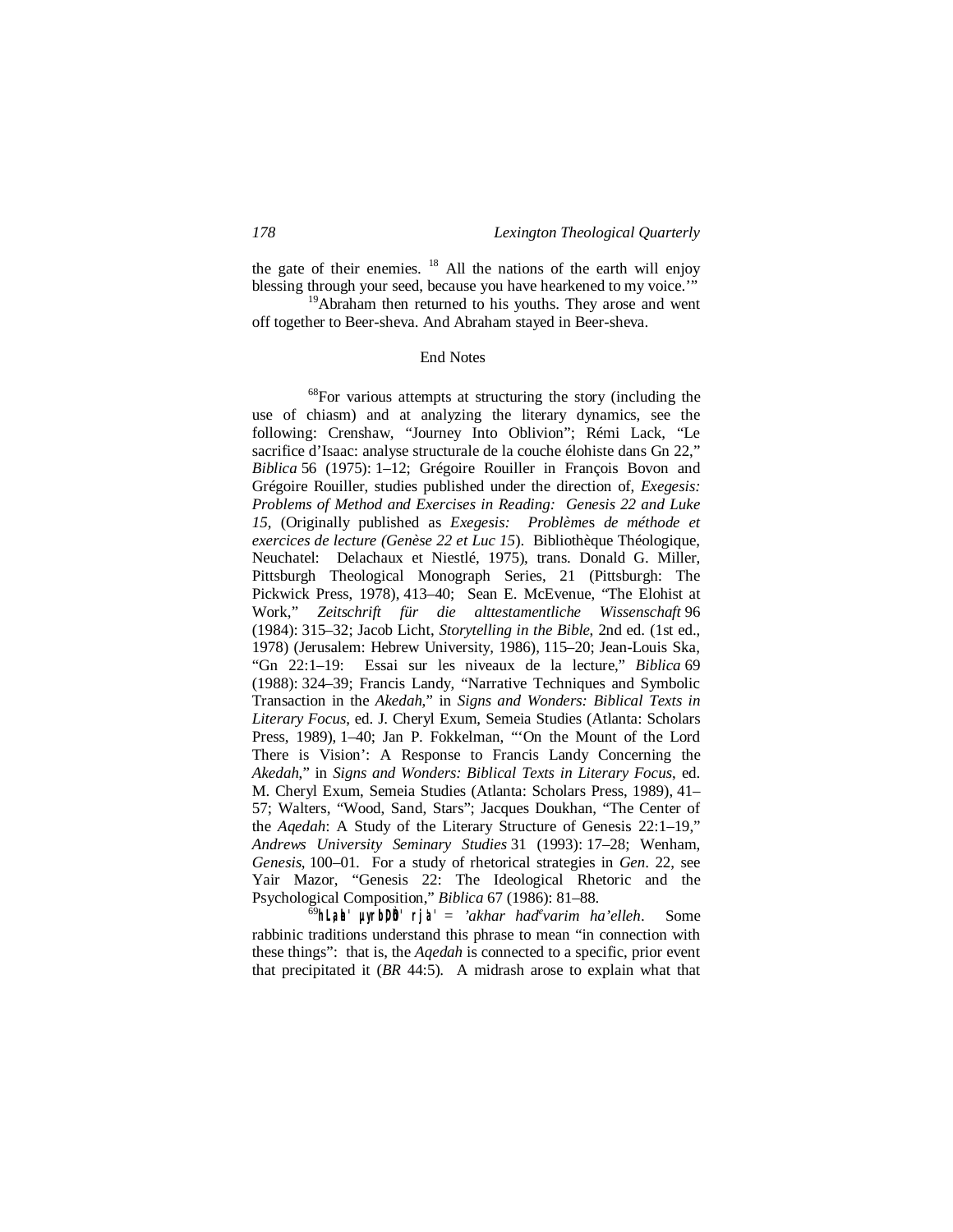event was. Satan (Sammael) had caused Abraham to sin by dressing in the guise of a beggar and asking for alms outside the house of Abraham at the time he was holding a banquet on the occasion of Isaac's birth. Busy with other obligations, Abraham (and Sarah) neglected him. This gave Satan the pretext to challenge Abraham's loyalty to God and set in motion the *Aqedah* test. See the references collected in Ginzberg, *Legends*, 5:248–49 (nn. 226–8). See also the story found in *Jubilees* 17:15-18, where Prince Mastema (Satan) challenges Abraham before God on the grounds that Abraham loved Isaac more than anything else, including God.

<sup>70</sup>Shimon Bar-Efrat, *Narrative Art in the Bible*, trans. Dorothea Shefer-Vanson, Journal for the Study of the Old Testament Supplement Series, 70 (Sheffield, England: Sheffield Academic Press/Almond Press, 1989), 133. See also Walters, "Wood, Sand, Stars," 306.

 $71$ On the indeterminate nature of the time passage, see Nahum M. Sarna, *Genesis: The Traditional Hebrew Text with the New JPS Translation*, in The JPS Torah Commentary (Philadelphia: Jewish Publication Society, 1989), 112.

<sup>72</sup>*Contra* W. Gunther Plaut, *The Torah: A Modern Commentary* (New York: Union of American Hebrew Congregations, 1981), 146, who describes Isaac as a "mere boy."

 $73$ For Isaac as a teenager (fifteen years old), see the interpretation of *Jubilees* in Eberhard Nestle, "Wie alt war Isaac bei der Opferung? [Miscellen]," *Zeitschrift für die alttestamentliche Wissenschaft* 26 (1906): 281–82.

<sup>74</sup>If we understand the *Genesis* account in chronological terms (though that is certainly debatable, and W. G. Plaut not illegitimately objects to it--*Torah*, 146), then the claim of the rabbis that Isaac was thirty-seven years old seems reasonable: *BR* 56:8. Since Sarah was ninety when she gave birth to Isaac (Gen 17:17), and since Sarah died at the age of one hundred twenty-seven immediately after the episode, the rabbis arrived at the figure of thirty-seven  $(127 - 90 = 37)$  for Isaac at this time. Of course, in the end, we have no way of knowing, and the text is probably intentionally vague.

Two additional issues complicate the matter. Ancient ideas about stages of life (childhood, adulthood, old age, etc), and the precise ages they cover, are somewhat different from our own. Also, given that the life spans of the patriarchs (as depicted in the Torah) are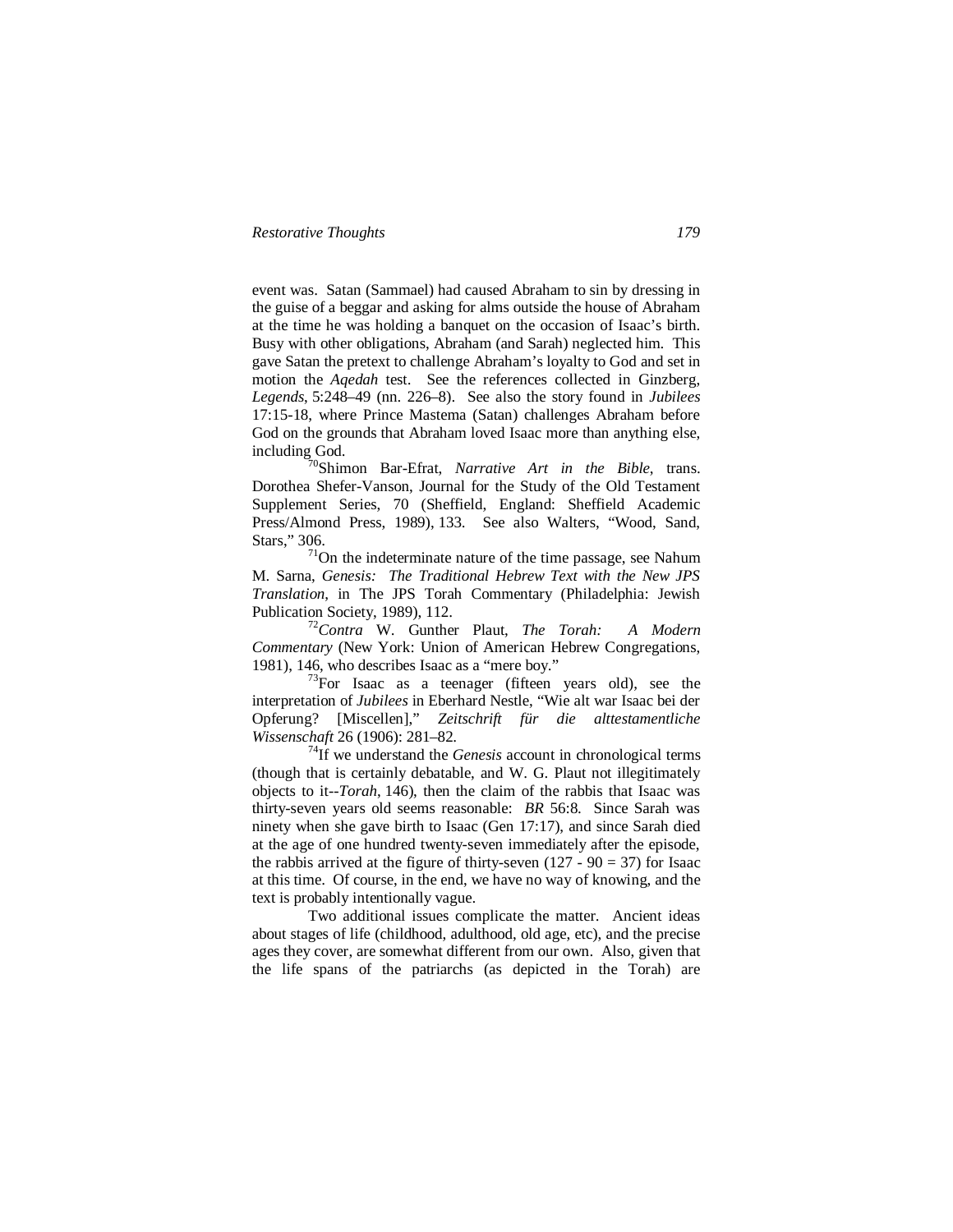considerably longer than those of the actual Jews who composed these texts at a later time, it is possible that the narrator altered her/his understanding of life stages. For example, does childhood last the same amount of time for someone living to fifty as it does for someone living to one hundred and twenty? That may explain why the rabbis can conceive of Isaac, whom Abraham calls a r['÷" (= *na'ar* 

--"boy," "youth," or "young man") in v. 5, as having attained the age of thirty-seven.

 $75$ The text ambiguously suggests different age categories, ranging from older boyhood to youth to adulthood. Readers face a representation of Isaac both protean and malleable.

 $76$ Rabbinic texts see this as the tenth and ultimate test for Abraham. The specific nature of the test actually differs from source to source. See *Pirqe Avot 5:3* and the numerous commentaries. The idea of God testing Abraham does create a problem for the exegetes, because it implies that God does not know the final result. Yet God's uncertainty about the results of this test reflects a pattern throughout the Genesis narrative, when the creation appears to take unexpected turns (the expulsion of Adam and Eve from the garden, the murder of Abel by Cain, the corruption of the Noahide generation, the building of the tower of Babel, etc.).

 $77$ Other passages refer to similar tests that God places before Israel: Ex 15:25, 16:4, 20:17; Deut 8:2, 8:16, 13:4; Ju 2:22, 3:1, 3:4. Job faces a similar test: e.g. Job 1:12, 2:6. For further discussion of the use of the word in the Hebrew Bible, see John J. Lawlor, "The Test of Abraham: Genesis 22:1–19," *Grace Theological Journal* (1980): 27– 28; Westermann, *Genesis*, 356; and Moberly, "Christ as the Key," 155.

<sup>78</sup>Knowledge of the events of the story and the eventual outcome presumably leave readers much less anxious and fearful than the protagonists themselves. Recently I spoke with a young girl (Josephine Elwood) who was reading and studying this story and asked her whether she was scared. She said, "no," and that she really liked the story. When I asked why, she replied that God's request to sacrifice Isaac was a "test" for Abraham, and she knew what would happen. For a similar viewpoint, see Coats, "Abraham's Sacrifice," 392–93. Another person (John Harrison) suggested to me that we ought to regard the *Aqedah* as a kind of Japanese *Kabuk*i drama, where everyone knows the precise course and outcome of the unfolding events.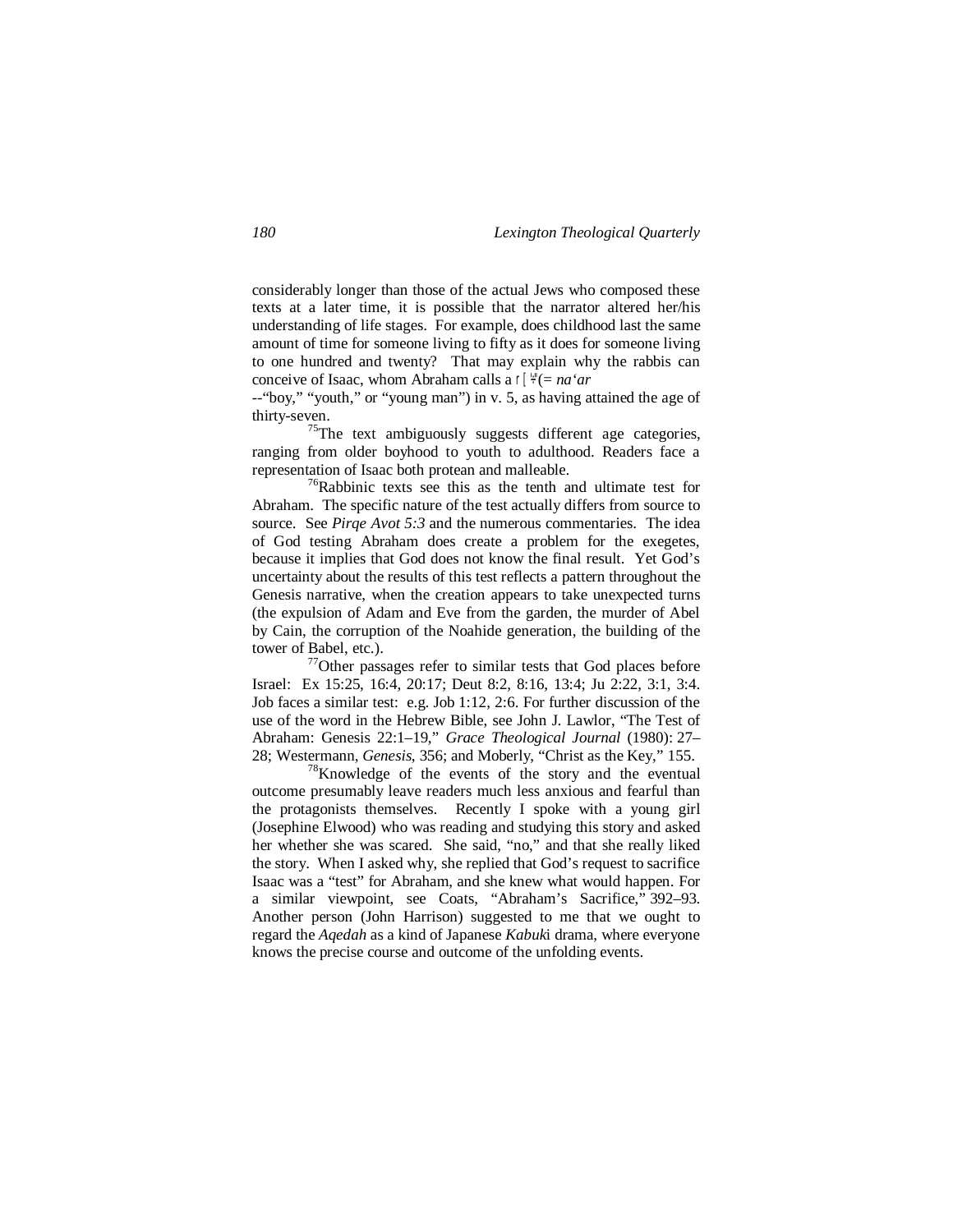$79$ As opposed to the command in v. 11, where God states the name of Abraham twice; but see the Septuagint (LXX) version, where God says "Abraham" twice in v. 1 (as well as in v. 11).

<sup>80</sup>Gen 22:11, 31:11, 46:2; Ex 3:4; 1 Sam 3:4

 $81$ <sup>81</sup>The reference to the early morning in v. 3 shows that the events of v. 2 took place the night before. This parallels Abraham's vision of God in Gen 21:14 in regard to Sarah and Hagar, whereupon Abraham arose early the next morning. For other parallels with the Hagar story, see Lawlor, "Test," 33–35; Crenshaw, *Whirlpool*, 18, n. 31; McEvenue, "Elohist"; Wenham, *Genesis*, 99–100; Wenham, "Akedah," 97–100; Curt Leviant, "Parallel Lives: The Trials and Traumas of Isaac and Ishmael," *Bible Review* 15, no. 2 (April 1999): 20–25, 47; and A. Marx, "Sens et fonction de Gen. XXII 14," *Vetus Testamentum* 51 (2001): 199–202.

Cf. Abimelech's dream of God concerning Sarah in 20:6ff., after which Abimelech awoke early the next morning. Also Abraham departed early the next morning after God had destroyed Sodom and Gomorrah (19:27). All this recalls the sequence found in Gen 1:5, 8, 13, 19, 23, 31: "And there was evening and there was morning, a first  $[etc.]$  day" (dj a,  $\upmu$ wj rqbAyhijÒ br $\{$ AyhijÒ" = way<sup>e</sup>hi-'erev way<sup>e</sup>hi-voqer yom *'ekhad).*

<sup>82</sup>Including Rashi and Sarna, *Genesis*, 151.

<sup>83</sup>So Rabbi Shim'on bar Abba in *BT Sanhedrin*, 89b; also *BR* 55:7.

 $84$ For the use of ant  $(na')$  in making an imperative into an entreaty or request, see the following biblical sources as examples: Gen 13:9, 15:5, 24:2; Nu 20:10; Ju 13:4, 16:6, 16:10, 16:28*,* 18:5; Is 1:18, 5:3; and Am 7:2, 5. For these and other references, see the relevant entries in Francis Brown, S. R. Driver, and Charles A. Briggs, *A Hebrew and English Lexicon of the Old Testament with an Appendix Containing the Biblical Aramaic*, Corrected impression, 1953, based on the lexicon of William Gesenius, trans. Edward Robinson (Oxford: Clarendon Press, 1907), 609; Ludwig Koehler, Walter Baumgartner, and Johann Jakob Stamm, *The Hebrew and Aramaic Lexicon of the Old Testament (HALOT)*, (Originally published as *Hebräisches und aramäische Lexikon zum Alten Testament*: 3rd. ed. 4 vols. Leiden: E. J. Brill, 1967–1990), trans. M. E. J. Richardson (Leiden: E. J. Brill, 1994–2001).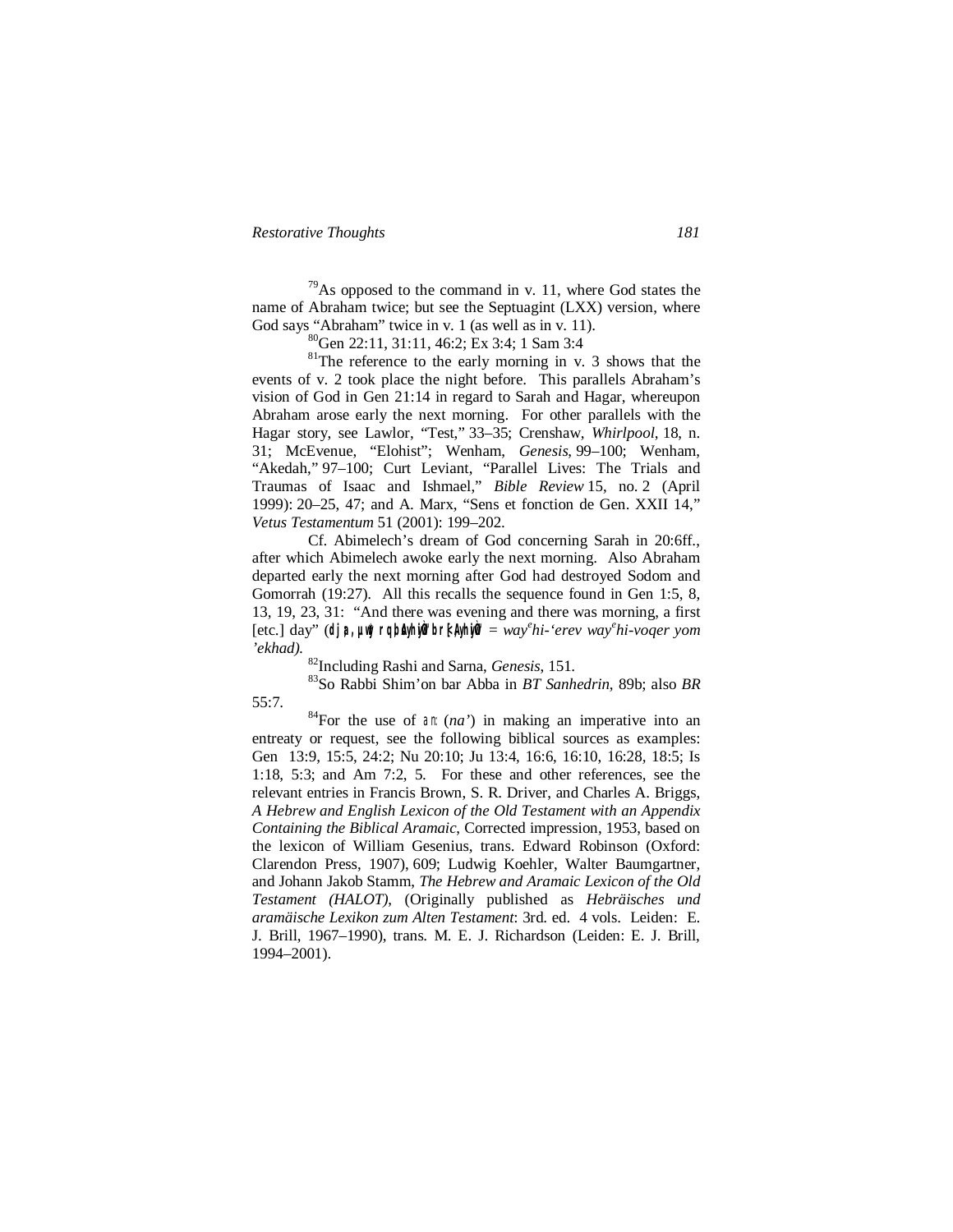<sup>85</sup>See the story in *BT Sanhedrin* 89b: "This is comparable to a story (parable) of a king of flesh and blood, against whom arose many wars, and he achieved victory because of one great warrior. Later a severe battle arose against him. The king said to the warrior: 'I have a **request** of you: stand with me in this battle, so that people may not say, 'there was no reality in the earlier ones.' So also did the Holy One, blessed be He, say to Abraham, 'I have tested you with many trials, and you have withstood them all. Now stand tall in this trial, so that people may not say, "There was no reality in the earlier ones.'"

> **.÷jxnw dja rwbg wl hyjw hbrh twmjlm wyl[ wdm[v rcb ûlml lvm dwm[ ûmm hvqbb >wl rma hqzj hmjlm wyl[ hdm[ µymyl .vmm µhb ÷ya twnwvar >wrmay alv wz hmjlmb yl wlkb tdm[w twnwysn hmkb ûytysyn >µhrbal rma awh ûwrb vwdqh ¸a .µynwvarb vmm ÷ya ÷wrmay alv hz nwysnb yl dwm[ wyvk[**

<sup>86</sup>*BR* 55:7 and Rashi also comment on the drama and progressive disclosure of the passage. Preference for younger siblings is one of the prime motifs of Genesis (Abel-Cain, Isaac-Ishmael, Jacob-Esau, Joseph-other brothers). On this topic, in and outside of Genesis, see Frederick E. Greenspahn, *When Brothers Dwell Together: The Preeminence of Younger Siblings in the Hebrew Bible* (New York, Oxford: Oxford University Press, 1994); Levenson, *Death and Resurrection*, 55–169.

<sup>87</sup>First published in 1900: *The Interpretation of Dreams*, (Originally entitled *Die Traumendeutun*g: Leipzig and Vienna: Franz Deutike, 1900, 8th ed. in 1930), trans. James Strachey (New York: Avon, Discus, 1965).

<sup>88</sup>The biblical text does not identify the two servants. Later rabbinic interpreters name them as Ishmael and Eliezer.

<sup>89</sup>For an imaginative rendering of the emotions of Abraham during this period, see Søren Kierkegaard, *Fear and Trembling*, ed, trans & introd by Howard V. Hong and Edna H. Hong, Kierkegaard's Writings, vol. 6 (Princeton, NJ: Princeton University Press, 1983).

 $90$ <sup>90</sup>The geographical identification of Moriah is a problem. For full discussion and bibliography, see James R. Davila, "The Name of God at Moriah: An Unpublished Fragment from 4QGenExod<sup>a</sup>," *Journal of Biblical Literature* 110 (1991): 577–82; also Walters, "Wood, Sand, Stars," 303.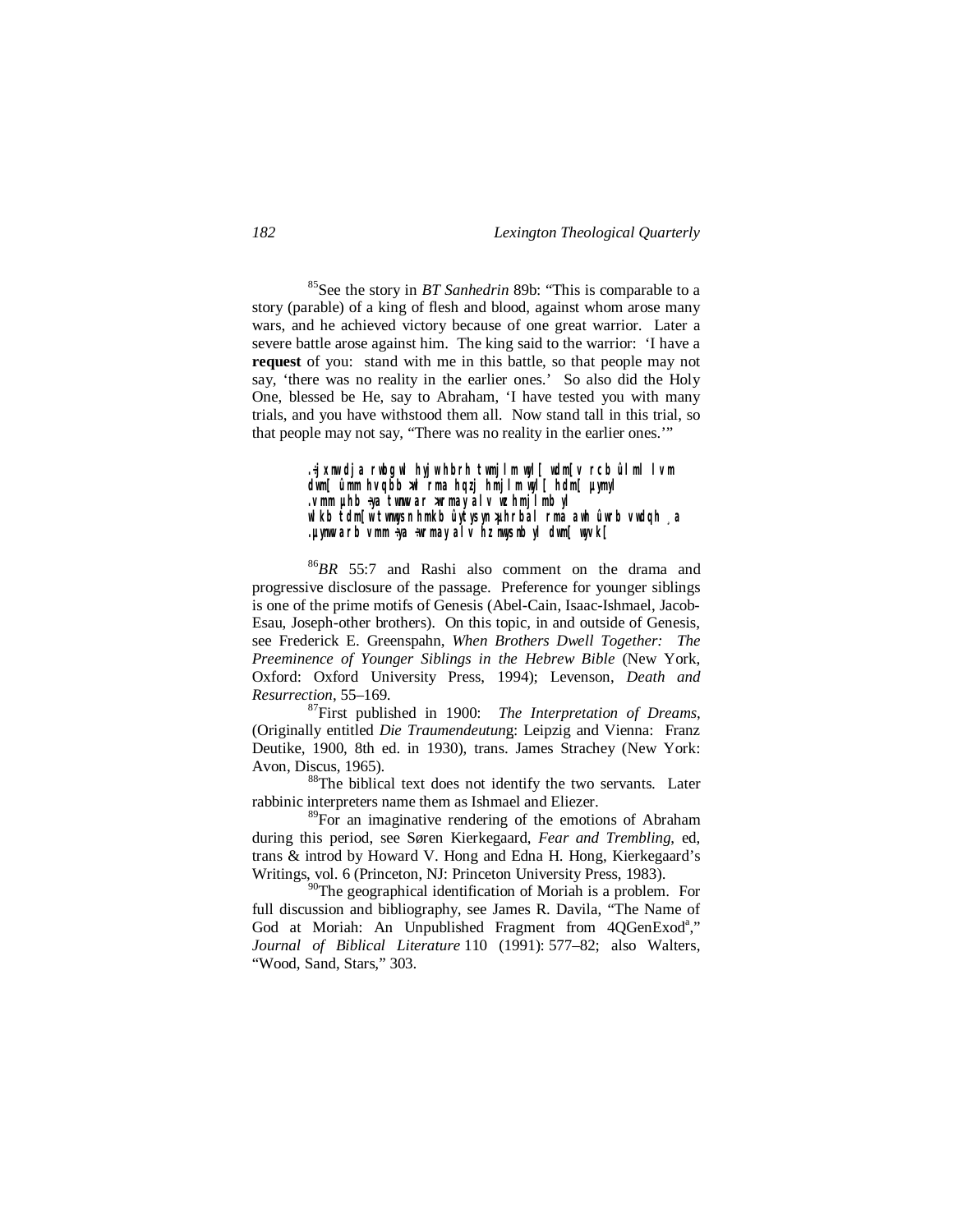$91$ Rabbinic sources suggest that God placed a cloud and a pillar of fire over the mountain to indicate its location: Ginzberg, *Legends*, 1:278–79. The text itself remains silent.

<sup>92</sup>Moberly, "Earliest Commentary," 306–07.

 $93$ While "Moriah" appears in v. 2, "seeing" occurs in vv. 4, 8, 13, and 15. The text and the rabbis understand Moriah as in part referring etymologically to seeing, with the recurring consonants, "resh" and "heh" and the assumption of an "aleph", as in *r - ' - h*: 1) so R. Judah in *BR* 55:9 on v. 4, where Moriah is understood as the place "I will show you" (that is, the place, "I will have you see" [harm = *mar'eh*]--see the discussion in Sarna, *Genesis*, 391 ; 2) ". . . see to the sheep" in v. 8; 3) " $\ldots$  Abraham lifted up his eyes and saw" in v. 13; and 4) "and Abraham named that place *Adonai-Yireh,* from which comes the present saying, 'On the mountain of the Lord there is vision,' " in v. 15.

<sup>94</sup>For example, the phrase "The Lord appeared" or "The Lord was seen" (from the *niphal* verb root form of  $\text{har}: = ra'ah$ ) occurs three times with Abraham (12:7, 17:1, 18:1), twice with Isaac (26:2, 24), and once with Jacob (35:9). See the discussion of this phenomenon in Sarna, *Genesis*, 91–92. In 18:2, Abraham follows his vision of God with his vision of three men appearing at his tent. In Gen 16:13, Hagar calls God 'el ro'i (yair† la), for which Sarna offers a variety of translations: "God of seeing," "God of my seeing," and/or "God who sees me": *Genesis*, 121, with references (p. 350, n. 12). To these I would add the following paraphrases: "God who gives me sight," "God who allows me to see God," and/or "God who allows me to continue to see even after God saw me" (following the text of the midrash that Gen 16:13 itself offers). This may recall Leah's prayerful comment that, because the Lord saw her in her affliction, her husband would love her (29:32). Later in the Ishmael portion of the narrative, Hagar explains that she does not want to look upon her son, Ishmael, while he is dying (21:16). At the beginning of the Abraham story in 12:1, God tells Abraham to leave Haran and go to the land that God will show him (literally, the land that God will make him see). In Gen 12:12-13, Abraham fears that the Egyptians will see Sarah and kill him; in turn the Egyptians see Sarah in 12:15. Note how both Lot and Abraham look out on the territory that they will occupy in Gen 13. Both Isaac and Jacob have trouble seeing at various points (see comments in Part 1). God frequently looks out on God's creation in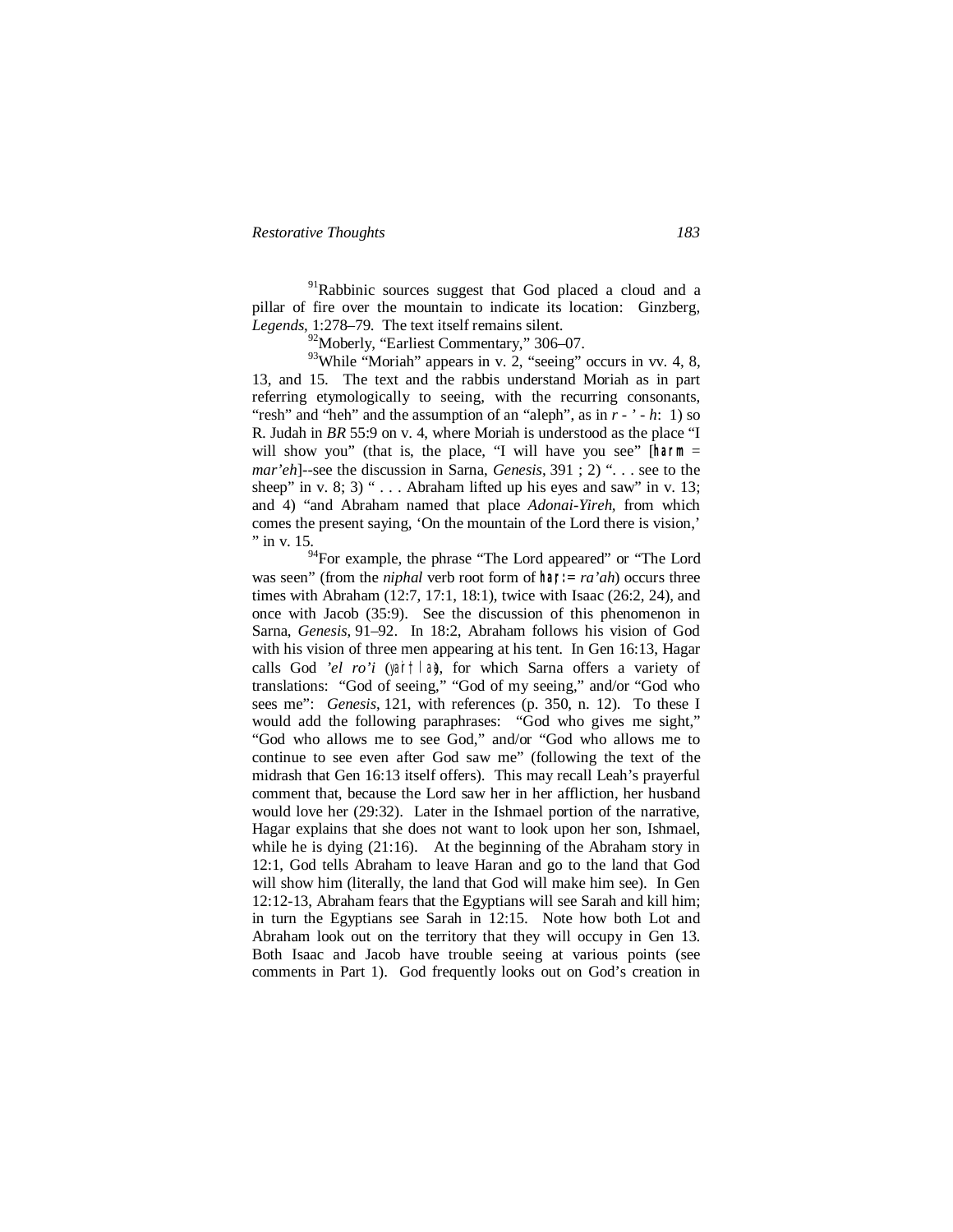Gen. 1. In Gen 6:2, the divine beings ("sons of God") see the "daughters of humanity." Noah uses a dove to see whether the waters had receded in 8:8, Noah sees the happy sight in 8:13, and God promises to remember the Noahide covenant, whenever God sees the bow in the clouds (9:16). In 9:22, Shem and Japheth see their father's (Noah's) nakedness and cover him up so that they do not see it any longer--presumably an allusion to Adam and Eve seeing that they were naked in the Garden of Eden in Gen.3. God acts as one who sees, a witness, in 31:50. When water covers the earth, Genesis describes its emergence as an appearance or sight (1:9, 8:5). The references to evening and morning in Gen 1 suggest an alternation of darkness and light, sightlessness and sight, though sometimes God's very light can produce impaired vision: 19:11.

 $\int^{95}$ [Nh' =*hanna'ar* Here Abraham interestingly uses the same word that the text earlier uses for Abraham's two servants. According to *BR* 56:2, Abraham asks the two servants whether they see what he sees: that is, the cloud (discussed in n. 91). Because the servants (like the asses) do not see the cloud, Abraham does not allow them to accompany him and Isaac on their climb up the mountain.

**96. Bow down low":**  $\exists$   $\forall$   $\parallel$   $\exists$   $\forall$   $\parallel$  (=*nishtakhaveh*), from the root,  $\vee$  **j** - **j** (*sh* - *kh* - *kh*), similar to the act of prostration (that is, where the body lies flat and stretched out on the ground with the face down--a posture of submission and reverence), though possibly also indicative of a crouching position. In many cultures, the act of bowing down low (or prostration) is associated with submission before a higher authority (monarch, tribal chieftain, landholder, or a deity), and thus naturally with worship.

<sup>97</sup>Ginzberg, *Legends*, 1:279, 5:250, n. 239.

<sup>98</sup>See the numerous references in *BDB*, 880.

<sup>99</sup>*Maqom* derives from the verb  $\vert \mathbb{U} \vert \vert \vert = (qum)$ , "to stand," which in later Hebrew, can mean "to exist"--close to the concept found in Ex 3:14, where God describes Godself as "I am who I am" or "I shall be who I shall be" ( $\lceil \vee a \rceil$  hyka,  $\lceil \vee \rceil$  *hyka*, = *'ehyeh 'asher 'ehyeh*). For discussion of *maqom* as referring to a sacred place, see Sarna, *Genesis*, 358, n. 10 (chap. 12).

<sup>100</sup>For the identification of "fire" ( $\forall$  $\partial \ell$  = *'ets*) with "firestone," see Ephraim A. Speiser, *Genesis*, Anchor Bible 1 (Garden City, NY: Doubleday, 1964), 163; Sarna, *Genesis*, 152.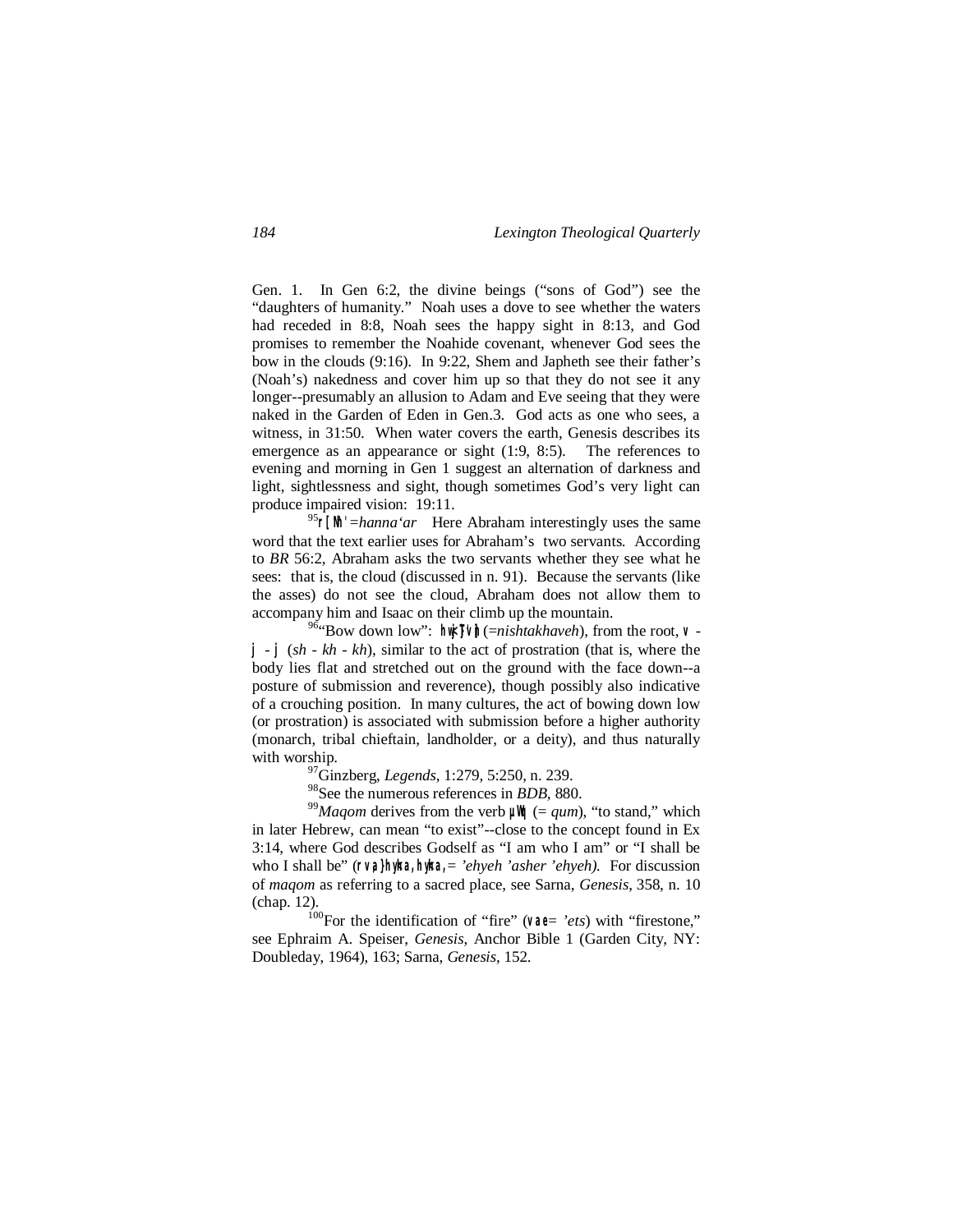<sup>101</sup>One other biblical text connects "testing" with "walking" ( $J \parallel h$ ; = *halakh*): Ju 2:22, where God tests Israel to see if they will "walk faithfully in the way of the Lord" ( $\mu$ B;  $\tau$ øl,  $\tau$ Jr $\alpha$ BAta,  $\mu$ he $\mu$ yrh $\sigma$ h) = *hashomrim hem et-derekh lalekhet bam).*

<sup>102</sup>See the references collected in *BDB*, 37.

103<sup>J</sup>l<sup>103</sup><sup>j</sup>l<sub>2</sub>m<sup>'</sup> (*ma'lakh*) actually derives from the verb triconsonantal root,  $| -a - k(l - r - k)$ , "to be sent, "to minister", but the two words sound and look almost the same.

<sup>104</sup>While the text does not explicitly indicate Isaac's state of mind, his question strongly suggests internal doubts of some kind: E.g. see *BR* 56:4, which describes Sammael (Satan) as the cause of Isaac's questioning.

<sup>105</sup>**ynIB] hl;[ol] h\*,h' w\*LAha,rÒyI µyhiloa µh;r:b]a' rm,YOw"** (*vayyo'mer 'avraham*  'elohim yir'eh-lo hasseh l<sup>e</sup>'olah  $b^e$ ni). Note that my translation (see p. 178) follows Everett Fox in his translation of **hl;[o** (*'olah*): "offeringup."

<sup>106</sup>Richard Elliott Friedman, *Commentary on the Torah* (New York: HarperSanFrancisco, 2001), 74 Cf. Crenshaw, "Journey Into Oblivion," 247–48.

 $^{107}$ WD:j j/' µhyn[v] Wk| ]W = *wayyalkhu sh<sup>e</sup>nehem yakhdav*.

<sup>108</sup>Erich Auerbach dramatically describes the setting: "Thus the journey is like a silent progress through the indeterminate and the contingent, a holding of the breath, a process which has no present, which is inserted, like a blanc duration, between what has passed and what lies ahead . . . " [ *Mimesis: The Representation of Reality in Western Literature*, (Originally published as *Mimesis: Dargestellte Wirklichkeit in der abendländischen Literatur*: Bern: A. Francke, 1948), trans. Willard Trask (Garden City: Doubleday, 1957), 7].

 $109$ For the use of word repetition and puns, see p.176 and n. 153 below.

<sup>110</sup>There are several other parallels between Genesis 12 and 22: God appears to Abraham and speaks to him (12:1 and 22:1); God says to Abraham that he should go to "a land"  $(\text{Ar} \otimes \text{Ar} = \text{er} \otimes \text{er} \otimes; 12$ --an unspecified land; 22--"the land of Moriah"); Abraham answers God's command affirmatively by immediately leaving his home to fulfill his mission without so much as a question or even a word in response; in return, God makes a commitment to bless Abraham's progeny and make his descendants a great multitude and a blessing for all the peoples of the earth (12:2-3 and 22:17-18); Abraham takes a journey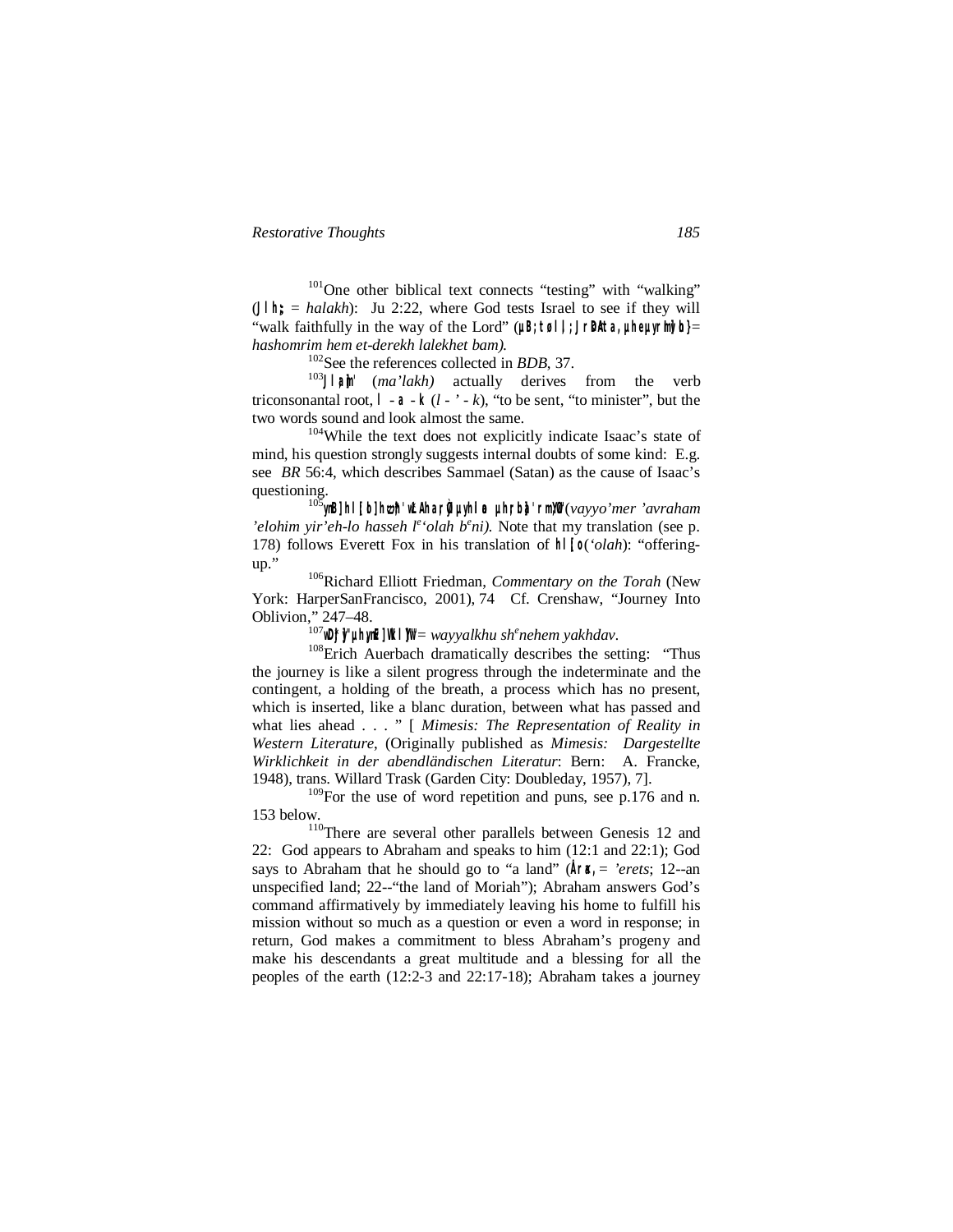with others (from Haran to Canaan with Lot, Sarah, and servants in 12:5-6; and from Beer-sheva to Moriah with Isaac and two young male servants in 22:3-4); and Abraham builds an altar (12:7-8 and 22:9). For further, more detailed, discussion of the parallels, see Gary Rendsburg, *The Redaction of Genesis* (Winona Lake, Indiana: Eisenbrauns, 1986), 30–35.

<sup>111</sup>See *Fear and Trembling*.

<sup>112</sup>Something many of us in developed societies forget. See also the "great dark dread" (hlid $\phi$ <sup>b</sup> hkvi} hmyae = 'emah khashekhah *g e dolah*) that descends upon Abraham in Gen 15:12, right before God tells him of the coming enslavement and oppression of the Israelites in Egypt.

<sup>113</sup>For a discussion of the theological import of this word in Genesis, see Heinrich Gross, "Zur theologischen Bedeutung von *Halak* (Gehen) in den Abraham-Geschichten (Gen 12–28)," in *Die Väter Israels: Beiträge zur Theologie der Patriarchenüberliefrungen im Alten Testament. Festschrift für Josef Scharbert zum 70. Geburtstag*, ed. Augustin R. Muller and Manfred Görg (Stuttgart: Katholisches Bibelwerk, 1989), 73–82.

 $114$ This is a common expression (with many variations) throughout the Bible: See *BDB*, 234.

<sup>115</sup>Ernest Klein, *A Comprehensive Etymological Dictionary of the Hebrew Language for Readers of English*, foreword by Haim Rabin (New York; London: Macmillan Publishing Company; Collier Macmillan Publishers, 1987), 152.

<sup>116</sup>Marcus Jastrow, compiled by, *A Dictionary of the Targumim, the Talmud Babli and Yerushalmi, and the Midrashic Literature* (New York: Judaica Press, 1971), 1104–05.

 $^{117}$ hfyj $|N| = sh^ekhitah$ .

<sup>118</sup>For some medieval Jewish interpreters of this text, Abraham did in fact successfully sacrifice Isaac: Spiegel, *Last Trial*. V. 12 does does not necessarily pose a problem for this, because the text does not indicate one way or the other whether Abraham slit Isaac's throat with his knife, only that Abraham should not use his hands to prepare the body further. The angel does not mention the knife (but only Abraham's hand), because the knife had already done its job.

<sup>119</sup>The word "to fear" ( $\partial f$  = *yare'*) sounds orally similar to the word for "to see" ( $ar\psi = \gamma$ *are*"), and this kind of pun exists throughout the chapter, especially in v. 14, when Abraham names the mountain.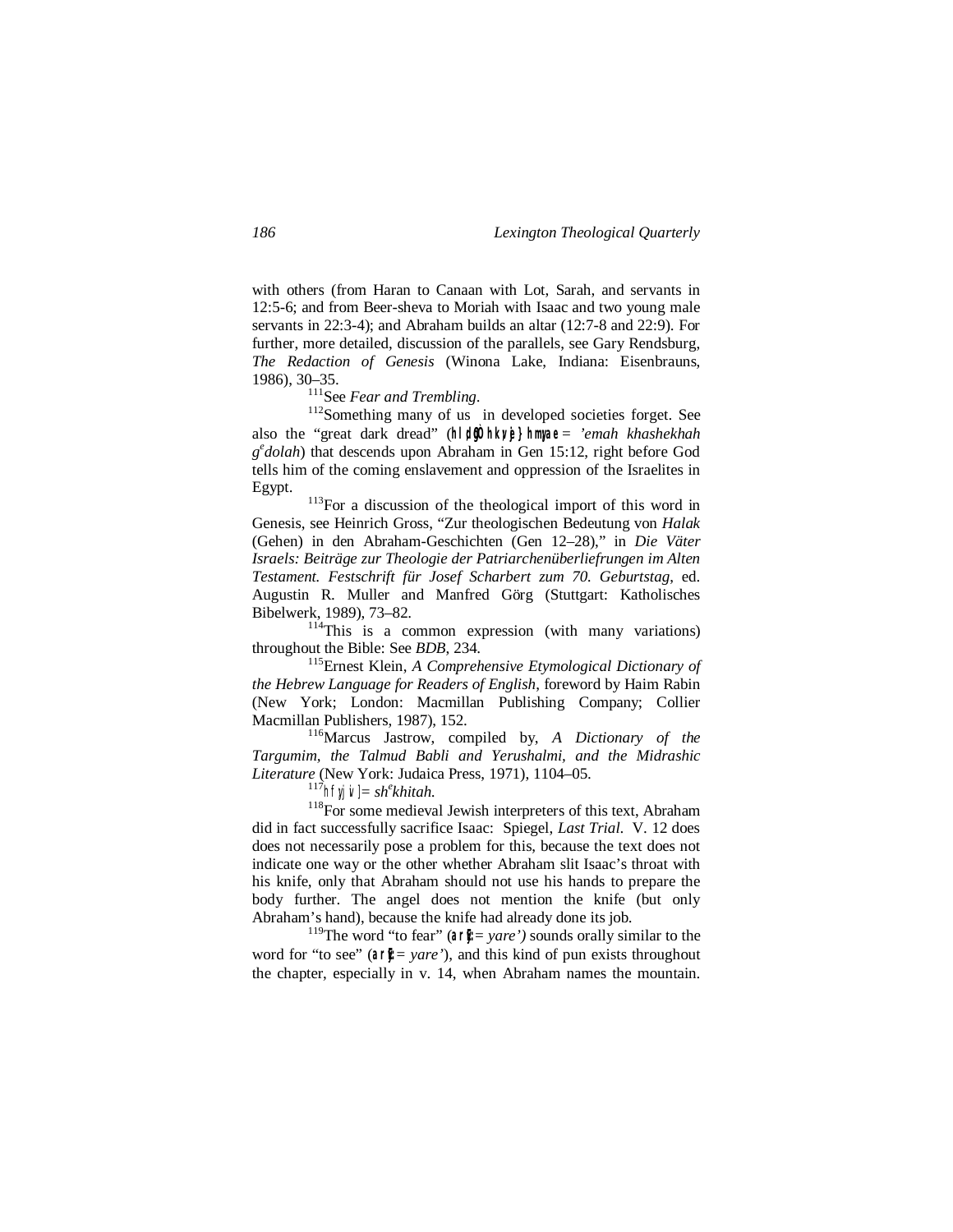The angel could mean either "since you fear" or "since you see." See discussion on p.170 below.

<sup>120</sup>See especially Gen 28:12.

<sup>121</sup>Gen 46:2; Ex 3:4; 1 Sam 3:10.

<sup>122</sup>See the references cited in Sarna, *Genesis*, 383.

<sup>123</sup>Just as earlier he lifted his eyes and saw Moriah from a distance (v. 4). The interpretation of **rj'a'** (*'akhar)* remains challenging. *'akhar* normally means "after" (or "afterwards,"), but, only with some difficulty, does this reading make grammatical sense in either Hebrew or English. The New Jewish Publication Society translation emends it to **dj'a**, (*'ekhad*), meaning "a" (or "a certain" or "one"), following "Heb. mss. and ancient versions." Some have suggested that *'akhar* means "behind him" (**wyr:j'a'** = *'akharav*). Marvin Pope (following Rashi and Ugaritic texts) suggests an alternative reading. Pope humorously notes that "behind him" could "suggest that Abraham had eyes in the back of his head." Instead, Pope understands *'akhar* as referring to a chronological sequence, indicating "immediate" and "direct" "action." Following Pope, one could translate *'akhar*, "just then." See Marvin H. Pope, "Enigmatic Bible Passages: The Timing of the Snagging of the Ram, Genesis 22:13," *Biblical Archaeologist* 49, no. 2 (1986): 114–17; Walters, "Wood, Sand, Stars," 305–06; and Wenham, "Akedah," 99.

 $124$ For discussion of the significance of the ram as a symbol of the Temple cult that alluded to the priesthood and sacrifical atonement, see Walters, "Wood, Sand, Stars," 308–10.

<sup>125</sup>The word for "in place of" is  $\uparrow$   $\uparrow$  (= *takhat*), which medieval rabbis interpreted as also meaning "after." Therefore, for them, Abraham sacrificed the ram after sacrificing Isaac. See Spiegel, *Last Trial*, 60–61.

<sup>126</sup>According to Yehuda Amichai, "the true hero of the *Akedah*, was the ram," because it volunteered to die in Isaac's place. Neither Isaac, nor Abraham, nor the angel bothered to look and see it. In this way, Amichai understood the ram as a proxy for those dying in Lebanon in the 1980's and the indifference to their deaths. See his poem as quoted in Abramson, "Reinterpretation," 109–10.

<sup>127</sup>Literally "caused to see."

 $128$ <sub>hrif</sub>  $=$  *Torah*, from hry  $(= \text{~yarah})$ ; also hrym  $(= \text{~moreh})$ , "teacher." The midrash actually cites  $\hat{\theta}$  hand (= *hora'ah*, "instruction").

<sup>129</sup>Delaney, *Abraham on Trial*, *passim*.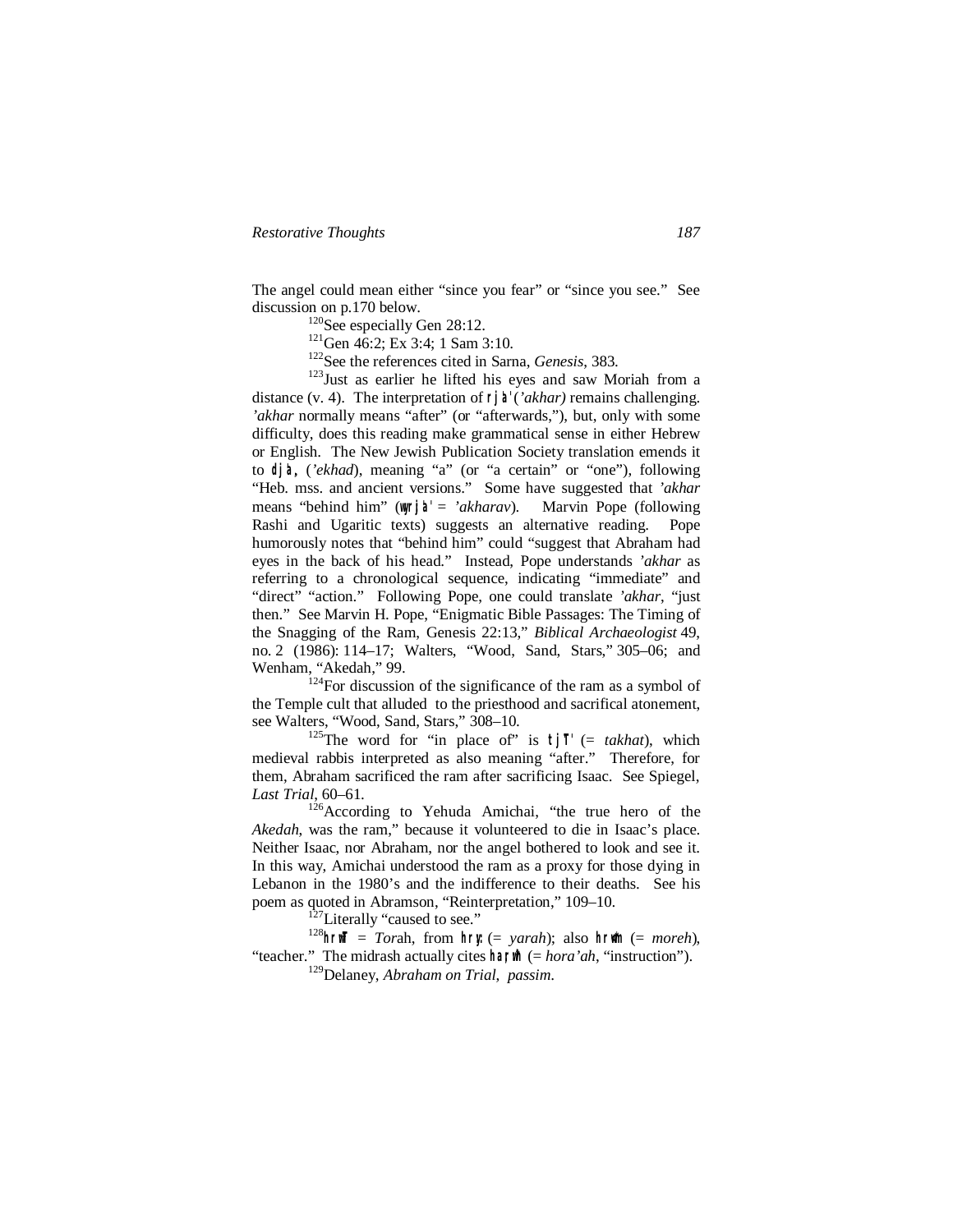<sup>130</sup>Spiegel, *Last Trial*, 126ff.

<sup>131</sup> For bibliography on earlier source criticism of this passage, see T. Desmond Alexander, "Genesis 22 and the Covenant of Circumcision," *Journal for the Study of the Old Testament* 25 (1983): 22, n. 8; Crenshaw, *Whirlpool*, 13, n. 11. See also Jean-L. Duhaime, "Le sacrifice d'Isaac (Gn 22, 1–19): L'héritage de Gunkel," *Science et esprit* 33 (1981): 139–56. As most others, Sean McEvenue regards the passage (1-14, 19) as the product of the Elohist, while a redactor added vv. 15-18. For an analysis of the theology of the Elohist, see Hans Christoph Schmitt, "Die Erzählung von der Versuchung Abrahams Gen 22,1–19 und das Problem einer Theologie der elohistischen Pentateuchtexte," *Biblische Notizen* 34 (1986): 82–109. R. W. L. Moberly interprets vv. 15-18 as the earliest commentary on the *Aqedah* story: Moberly, "Earliest Commentary." The introduction of *YHWH* (the four letters of God's name or *Tetrgrammaton*, "LORD") in 22:14 in an apparently Elohist text has intrigued many source critics. For interpretation of a Qumran fragment which uses *Elohim* instead of *YHWH* in 22:14, see Davila, "Name of God." Omri Boehm sees the influence of the redactor of vv. 15-18 in vv. 11-12, 14, "Binding," 3–5.

Other scholars see Gen 22:1-19 as a unitary text: Coats, "Abraham's Sacrifice"; Van Seters, *Abraham in History and Tradition*, 226–48 (but composed by the Yahwist); Rendsburg, *Redaction*, 102–03; and Wenham, *Genesis*, 2:96–118.

For a tradition history (the original historical context, or *sitzim-leben*) of the passage, see the following: Henning Graf Reventlow, *Opfere deinen Sohn: Eine Auslegung von Genesis 22*, Biblische Studien, 53 (Neukirchen-Vluyn: Neukirchener Verlag des Erziehungsvereins, 1968); Rudolf Kilian, *Isaaks Opferung: Zur Überlieferungsgeschichte von Gen 22*, Stuttgarter Bibelstudien, 44 (Stuttgart: Verlag Katholisches Bibelwerk, 1970); (more briefly) Duhaime, "Le sacrifice d'Isaac"; and Westermann, *Genesis*, 2:354–55 and *passim* in pp. 351-65. Still fundamental is Hermann Gunkel, *Genesis*, (Based on the 9th printing of the 3rd ed. of the German commentary [Göttingen: Vandenhoeck & Ruprecht, 1977] that was first published in 1901.), trans. Mark E. Biddle, foreword by Ernest W. Nicholson, Mercer Library of Biblical Studies (Atlanta: Mercer University Press, 1997), 233–40. For a review of Gunkel's work on Gen 22, see Bovon and Rouiller, *Exegesis*, 143–48. John van Seters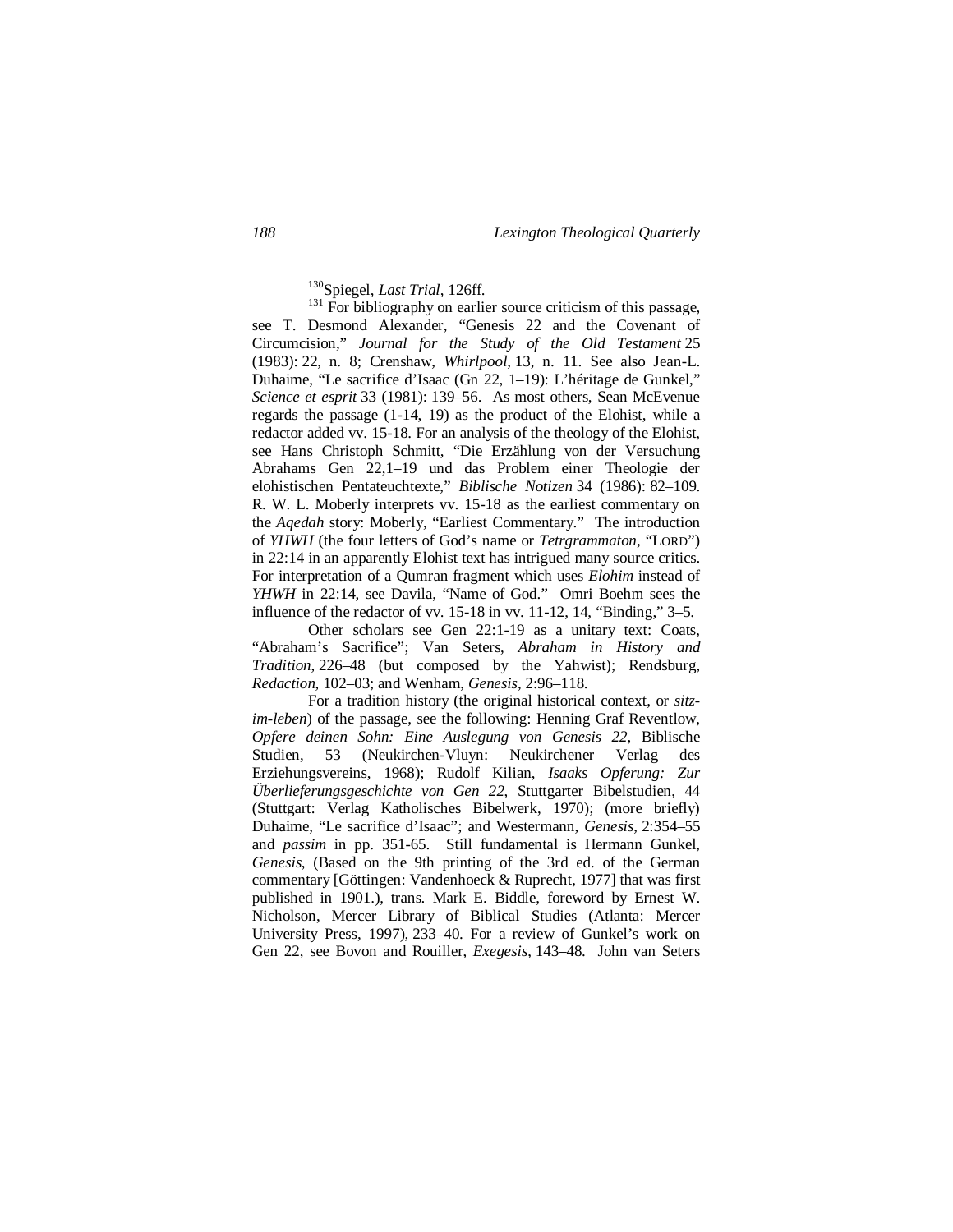rejects any attempts at determining sources and early traditions behind the current text: *Abraham in History and Tradition*, 228–37.

<sup>132</sup>Sarna, *Genesis*, 154.

 $133$ In my opinion, the references to "walking" throughout Chap. 22 support this.

<sup>134</sup> See T. Desmond Alexander, "Genesis 22."

<sup>135</sup>See Gen 21:33.

<sup>136</sup>**³rjea' rb;**D:

 $137$ For a brief survey of some of this material, see Schmitz, *Aqedat Yiùþaq*, 42–43.

138hbr **tyvrB** =  $b^e$ reshit rabbah = Great Genesis (so named because of the first word of Genesis, *b e reshit*), a collection of midrashic traditions on Genesis compiled in Israel, dating from the 5th to 6th centuries C.E. (whose traditions undoubtedly go back to much earlier periods).

<sup>139</sup>An acronym for R. Solomon Isaac, Ra-SH-I, born in Troyes in northern France, studied in the academies at Mainz and Worms (German), wrote perhaps the definitive commentary on almost the entire Torah, Talmudic scholar, halakhic authority, and teacher of numerous students: 1040-1105 C.E. See the section in his commentary on *Genesis* 22 (**y\*vr vwryp µ[ hrwt yvmwh hvmh** = *Khamishah Khomshe Torah 'im Perush Rashi* = *The Five Books of Torah with Rashi's Commentary).*

<sup>140</sup>Abraham Ibn Ezra, from Spain, peripatetic scholar who travelled widely in North Africa, Egypt, Italy, Provence (southern France), Normandy (northwestern France), and London, Torah commentator, transmitter of Arabic texts into Hebrew, conveyor of the Spanish Jewish tradition to northern Europe, poet and liturgist, grammarian, philosopher, theologian, mathematician, astronomer,and physician: 1069-1164 C.E. See his commentary on *Genesis 22* (**hrwth l[ vwryp** = *Perush 'al ha-Torah = Commentary on the Torah*).

<sup>141</sup>Levi ben Gershom, also known by his acronym, Ralbag (Ra-L-Ba-G), from Provence (southern France), Jewish Aristotelian philosopher and theologian, Talmud scholar, astronomer, and mathematician, 1288-1344 C.E. See his commentary on *Genesis* 22  ${\rm (hruth \,} \mid \lceil \quad \text{wrvp} \rceil = \text{Perush} \text{ 'al Sefer \,} \text{ha-Torah} = \text{Commentary \,} \text{on the \,}$ *Torah*).

<sup>142</sup>Baþya ben Asher ben ÿlava, Torah commentator, born in Saragossa (Spain), early interpreter of the Zohar, died c. 1320. See his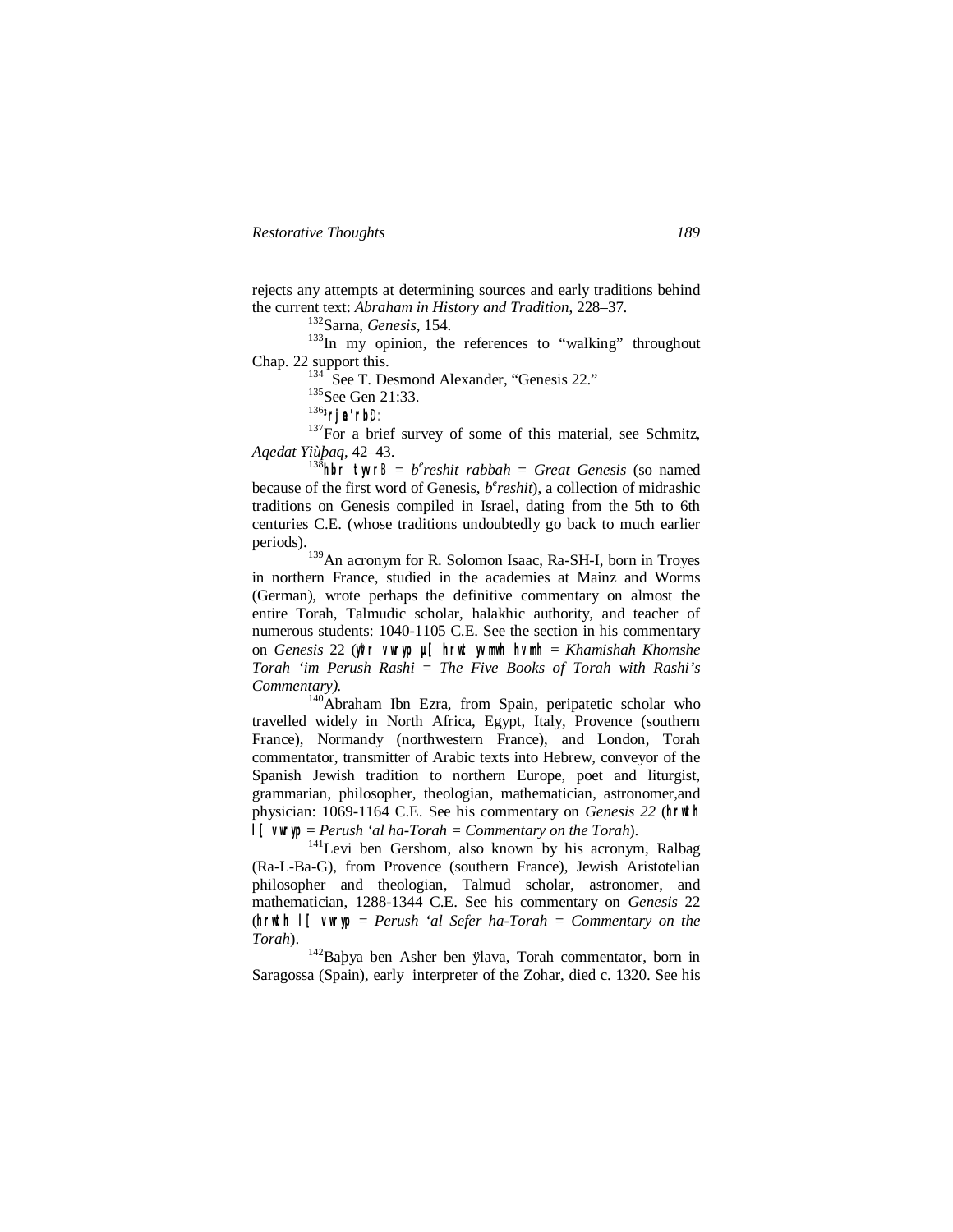commentary on Genesis 22 (**hrwt yvmwj hvmj l[ yyjb wnbbar vrdm** = *Midrash Rabbenu B<sup>e</sup> khayye 'al Khamishah Khumshe Torah* = *The Interpretation of our Teacher Baþye on the Five Books of Torah*.

<sup>143</sup>Also known as Aaron the Younger, Karaite scholar from Nicomedia in western Turkey who lived in Constantinople, Torah commentator, poet, liturgist, and expositor of Karaite thought: 1328- 1369 C.E. See his commentary on Genesis 22 (**hrwt rtk** = *Keter Torah* = *Crown of Torah*).

<sup>144</sup>Isaac ben Abravanel, Jewish Torah commentator, court minister to kings in Portugal, Spain, and Italy (Venice), wealthy businessman, and philosophical and theological scholar: 1437-1508 C.E. See his commentary on Genesis 22 (**hrwth l[ vwryp** =*Perush 'al ha-Torah* = *Commentary on the Torah*).

<sup>145</sup>Chief Rabbi of the United Hebrew Congregations of the British Commonwealth, lived 1872-1946. See his *The Petateuch and Haftorahs: Hebrew Text, English Translation, and Commentary*, 2nd ed. (1st ed., 1929–1936, 5 vols) (London: Soncino Press, 1960), 74 for one of the standard Orthodox Jewish commentaries.

<sup>146</sup>See *Torah*, 150 for the standard Reform Jewish commentary.

 $147$ "JPS" refers to the Jewish Publication Society, while "NRSV" refers to the New Revised Standard Version."

<sup>148</sup>Everett Fox, a new translation with introductions, commentary, and notes by, *The Five Books of Moses: Genesis, Exodus, Leviticus, Numbers, and Deuteronomy*, The Schocken Bible, 1 (New York: Schocken Books, 1995), 93.

<sup>149</sup>Not surprisingly, this essay understands Abraham's reasoning a little differently.

<sup>150</sup>Biblical texts very frequently employ *'alah* when referring to a journey to Jerusalem. It is perhaps significant that the very last word of the Hebrew Bible (according to the traditional Jewish order of biblical books as found in the TaNaKh) in 2 Chron 36:23 is *'alah*. In this case, *'alah* refers to the return (ascent) of the Jewish exiles to Jerusalem where the Temple will be rebuilt at the instigation of Cyrus, King of Persia.

<sup>151</sup>In order to rescue Abraham, some of the commentators interpret God as saying, "Act **AS IF** you are going to sacrifice Isaac"; that is, "bring him up, **AS IF** you are making Isaac into a sacrifice": See especially Ibn Ezra who cites Jer 35:2, where he interprets the imperative as an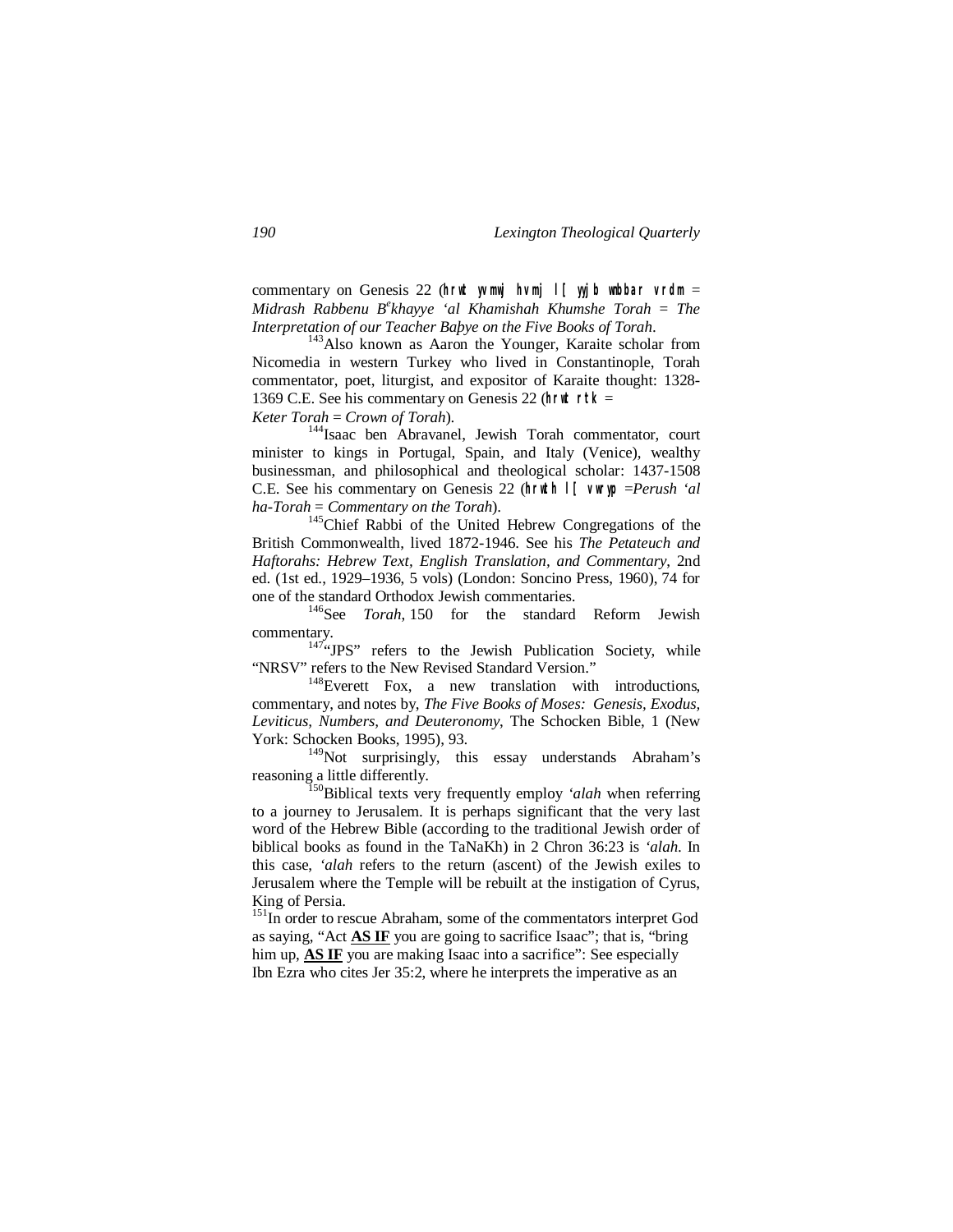"as if" statement: "Go to the house of the Rechabites, and speak to them, and bring them to the house of the Lord, to one of the rooms, and act as if you were giving them wine to drink." twill the all a hwhyout yBe **µt;w\*abih}w" µt;w\*a t;rÒBdIwÒ µybik;rEh' tyBAla, Jw\*lh**) (**÷yIy: µt;w\*a tyqiv]hiwÒ** = *halokh 'el-bet harekhavim w e dibbarta 'otam vahavi'otam bet YHWH 'el-'akhat*  hall<sup>e</sup> shakhot w<sup>e</sup> hishqit 'otam yayin). That is, since the Rechabites were forbidden from drinking wine, God did not actually intend for Jeremiah to make them drink wine.

<sup>152</sup>For this pun, and some other possible ones, see Crenshaw, "Journey Into Oblivion," 251.

 $^{153}$ E.g. "God" in vv. 1, 3, 8, 9, and 12; "Abraham" in vv. 1, 2, 3, 4, 5, 6, 7, 8, 9, 10, 11 (twice in a row), 13 (twice), 14, 15, and 19 (twice); *hinneh*, "here I am" in vv. 1 and 7, and "here is" in v. 7; and 11; "said" in vv. 1, 2, 5, 7 (four times), and 8; "take" in vv. 2, 3, and 6; "Isaac" in vv. 2, 3, 6, 7, and 9 (twice); "only" (or "favored," in vv. 2 and 12; "son" in vv. 2, 3, 6, 7, 8, 9, 10, 12, and 13; *'alah* in vv. 2 (twice, once as verb and once as noun), 6 (verb), 7 (verb), 8 (verb), and 13 (twice, once as verb and once as noun); "seeing" (see discussion in Part 1); "walking (see discussion above on p. 167); "two" in vv. 3, 8, and 15; "youth" in vv. 3, 5, and 12 (twice); "ass" in vv. 3 and 5; "wood" in vv. 3, 6, and 7; "place" in vv. 3 and 4; "raised his eyes" in vv. 4 and 13; "firestone" in vv. 6 and 7; "father" (twice in v. 7); "sheep" in vv. 7 and 8; "raise . . . hand" in vv. 10 and 12; "angel of the Lord" in vv. 11 and 15; "from heaven" in vv. 11 and 15, and "heaven" in v. 17; "LORD"/Tetragrammaton in vv. 11, 14 (twice), 15, and 16; "called" in vv. 11 and 15; "do" in vv. 12 and 15; "bless" in vv. 17 and 18; "descendants" ("seed") in vv. 17 (twice) and 18; and Beer-sheva in v. 19 (twice).

<sup>154</sup>Lippman Bodoff and Jung H. Lee have also suggested that God wanted Abraham to object: see the references in n. 58 in Part 1.

<sup>155</sup> Just as the Milgram experiment was. See Part 1.

<sup>156</sup>As God had done for Adam and Eve, Abel and Cain, and Noah, with obviously mixed results.

<sup>157</sup>See Gen 2:26-27, 5:1.

<sup>158</sup>See Norman J. Cohen, "Heeding the Angel's Cry: A Modern Midrashic Reading of Abraham's Life," *Journal of Reform Judaism* 30 (1983): 1–15; and Steinmetz, *Father to Son*, 50–85.

<sup>159</sup>The following translations provided crucial assistance and some of the actual language used here: New Revised Standard Version